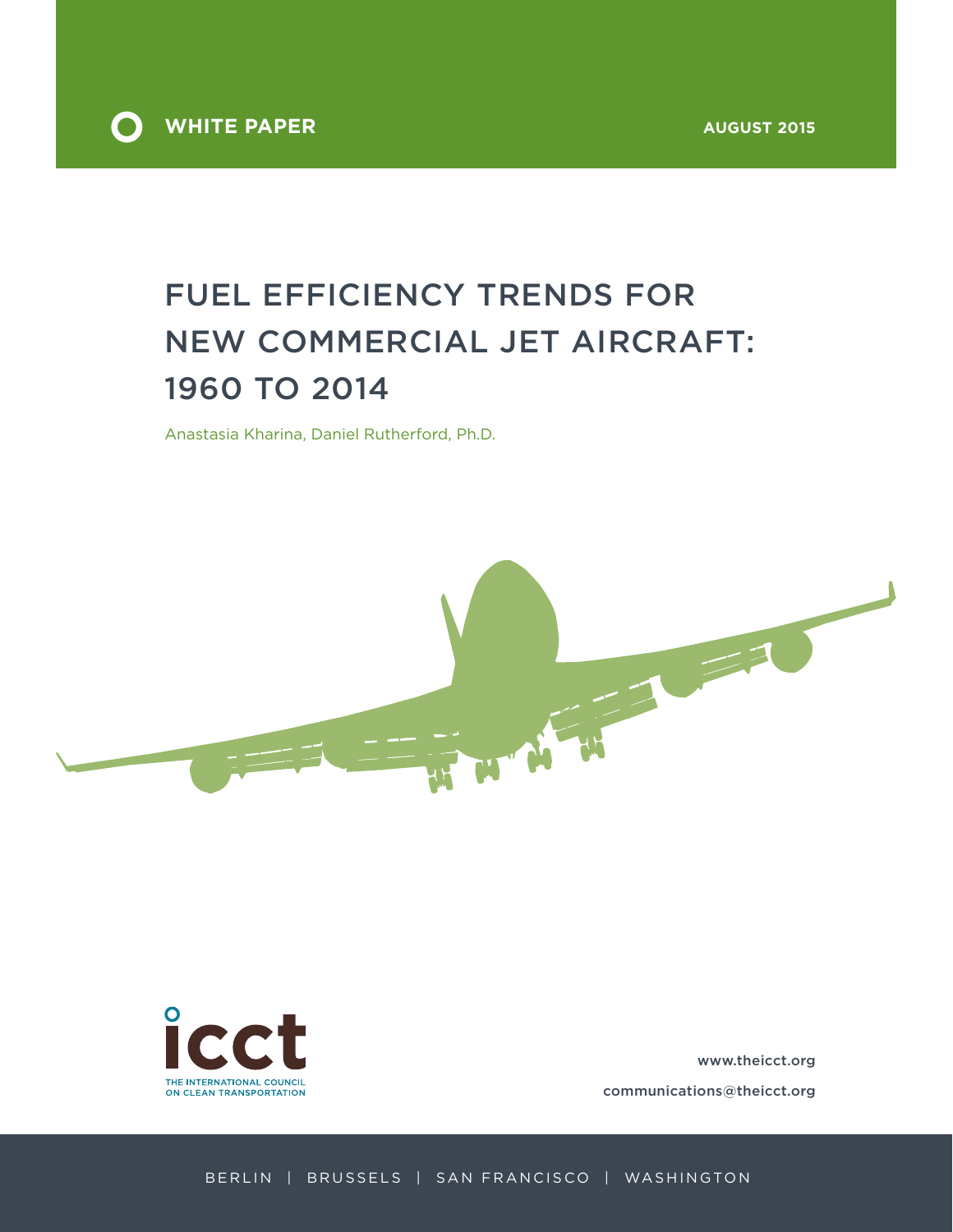# Acknowledgements

The authors thank Paul Peeters, Irene Kwan, Joe Schultz, Fanta Kamakaté, and Guozhen Li for their critical review. This work was completed with the generous support of the ClimateWorks and Oak Foundations.

International Council on Clean Transportation 1225 I Street NW, Suite 900 Washington DC 20005 USA

© 2015 International Council on Clean Transportation

www.theicct.org | communications@theicct.org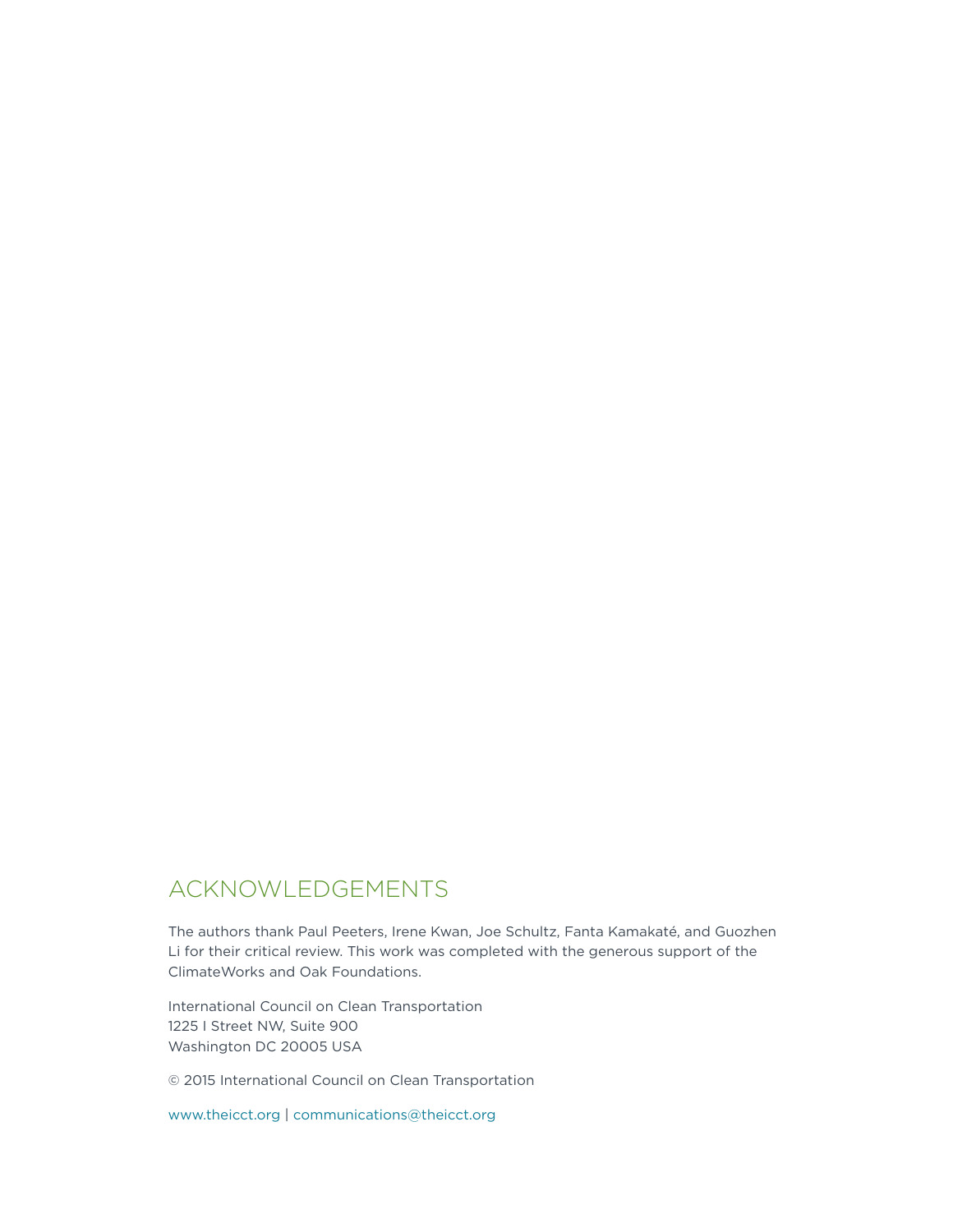# TABLE OF CONTENTS

| Appendix A: Technologies Reviewed by ICAO Fuel Burn Technology Goals 18 |
|-------------------------------------------------------------------------|
| Appendix B: Sensitivity Analysis of Annual Incremental Improvements  20 |
|                                                                         |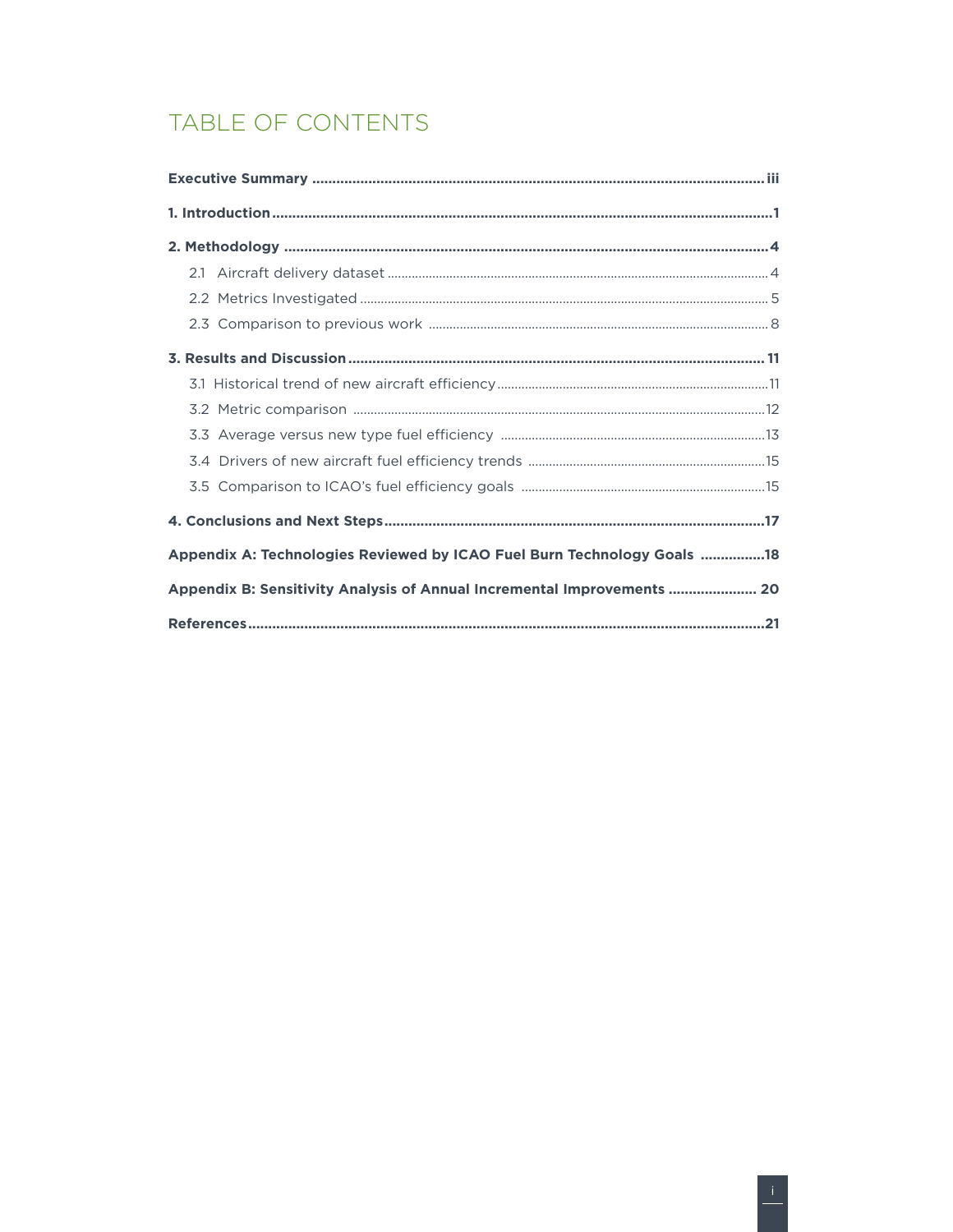## List of Figures

| <b>Figure ES-1.</b> Average fuel burn for new commercial jet aircraft, 1960 to 2014 (1968=100) iii  |  |
|-----------------------------------------------------------------------------------------------------|--|
| <b>Figure ES-2.</b> New single-aisle and small twin-aisle jet aircraft metric value                 |  |
| <b>Figure 1.</b> CO <sub>2</sub> emissions from aviation (including military and general aviation), |  |
| Figure 2. Reference line based on aircraft types delivered in 2012 with EIS after 19998             |  |
|                                                                                                     |  |
| <b>Figure 4.</b> Average fuel burn for new commercial jet aircraft, 1960 to 2014 (1968=100) 11      |  |
| <b>Figure 5.</b> Trends in structural efficiency and range for new aircraft, 1975 to 2014 13        |  |
| Figure 6. Newly delivered jet commercial aircraft metric value, 1960 to 2014                        |  |
| Figure 7. Average fuel burn for new commercial jet aircraft and real jet                            |  |
| Figure 8. New single-aisle and small twin-aisle jet aircraft metric value                           |  |

# List of Tables

| Table 2. Average matching rate (matched aircraft/total deliveries) by decade5     |  |
|-----------------------------------------------------------------------------------|--|
|                                                                                   |  |
|                                                                                   |  |
|                                                                                   |  |
|                                                                                   |  |
| <b>Table B1.</b> Sensitivity test for annual improvements within an aircraft type |  |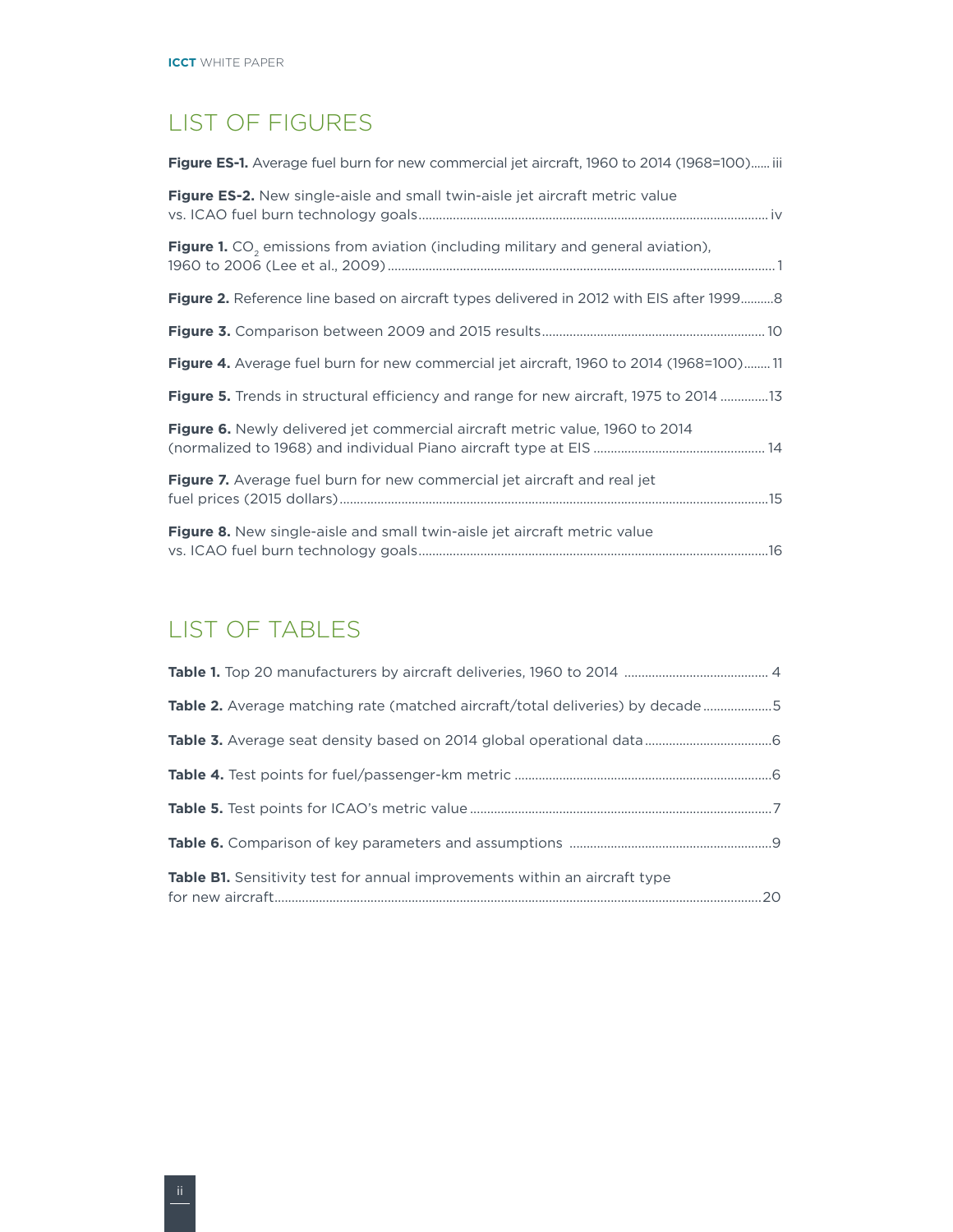# <span id="page-4-0"></span>Executive Summary

This report updates a 2009 study by the International Council on Clean Transportation (ICCT) that analyzed the sales- and activity-weighted fuel efficiency improvement of commercial jet aircraft from 1960 to 2008 (ICCT, 2009), taking into account new aircraft types and deliveries through 2014.

Additional refinements to the 2009 study methodology were made for this study, including the analysis of fuel efficiency trends under the International Civil Aviation Organization's (ICAO) CO<sub>2</sub> standard metric value (MV), replacing the fuel/tonne-kilometer metric used in the previous study. Nine test points (combinations of three payloads and three range test points) were used in this study to obtain a fuel efficiency metric for each aircraft type, as compared to a single test point used in the 2008 study (aircraft design range and payload). Aircraft seating density was standardized by type in order to eliminate the effect of changing (usually increasing) average seat densities over time. As a result of these changes, this study estimates higher average nominal fuel burn values than the 2009 study, while maintaining the overall trend over time relative to the reference year.





Figure ES-1 presents historical changes in fuel efficiency for commercial jet aircraft from 1960 to 2014, with the 1968 value as the baseline, using both fuel/passenger-km and ICAO's metric value. The figure shows that the average fuel burn of new aircraft fell approximately 45% from 1968 to 2014, or a compounded annual reduction rate of 1.3%. But the rate of reduction varied significantly. During periods of rapid improvement such as the 1980s, fuel efficiency improved by 2.6% annually due to the aggressive adoption of new technologies and efficient aircraft design principles. In contrast, little net improvement was seen during the 1970s.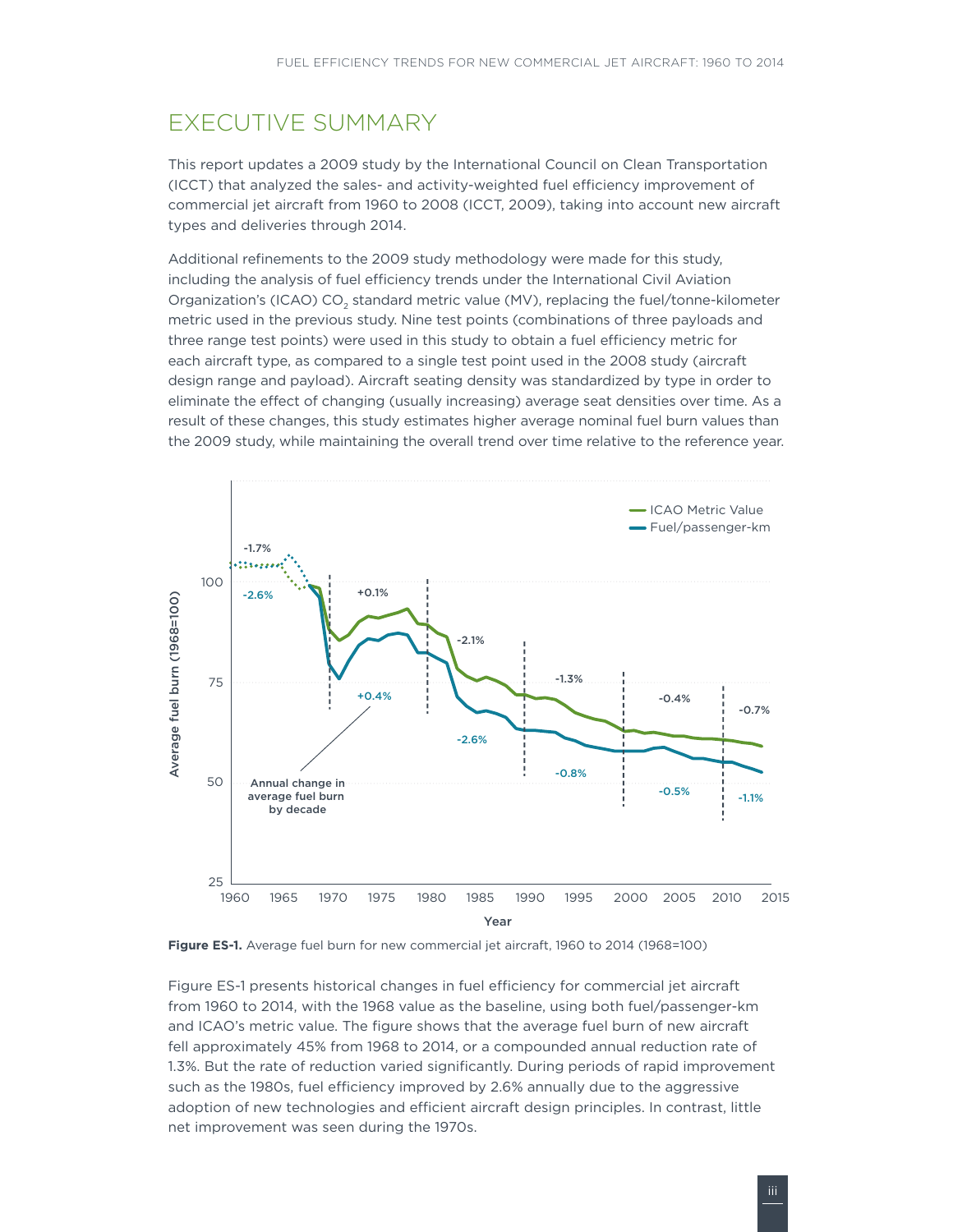<span id="page-5-0"></span>Reductions in average aircraft fuel burn slowed noticeably after 1990 and largely halted around 2000. After 2010, average fuel efficiency began to accelerate on both metrics and has now returned to the long-term average improvement of 1.1% per annum on a fuel/ passenger-km basis. Acceleration in improvement rate is expected in the foreseeable future due to the introduction of new, more efficient aircraft designs such as the A320neo, 737 MAX, and 777X. Over the long term, fuel efficiency improvements on the fuel/passenger-km and ICAO's cruise fuel metric were found to be comparable. Periodic deviations between the two are partly attributable to the fact that the ICAO metric provides limited crediting for improved structural efficiency (e.g., the use of lightweight materials).

To put the fuel efficiency improvement figures into a policy context, these average fuel burn trends were compared with ICAO's fuel burn technology goals for new types in 2020 and 2030. ICAO estimates the potential for a 40% improvement in fuel efficiency for new single-aisle and small twin-aisle aircraft in 2020 relative to 2000 levels. We compared this goal with a fuel burn trend projection of new single-aisle (SA) and small twin-aisle (STA) aircraft types under ICAO's metric value plotted by the year they enter into service (EIS). Figure ES-2 presents this comparison, showing a 12-year time lag between the projected fuel burn improvement and the time needed to reach ICAO's goals.



**Figure ES-2.** New single-aisle and small twin-aisle jet aircraft metric value vs. ICAO fuel burn technology goals

Finally, we compared historical fuel efficiency changes to fuel prices and concluded that continued fuel price volatility, combined with evidence that the industry lags behind the technological potential, highlights the need for a meaningful CO<sub>2</sub> standard to help industry meet its environmental goals.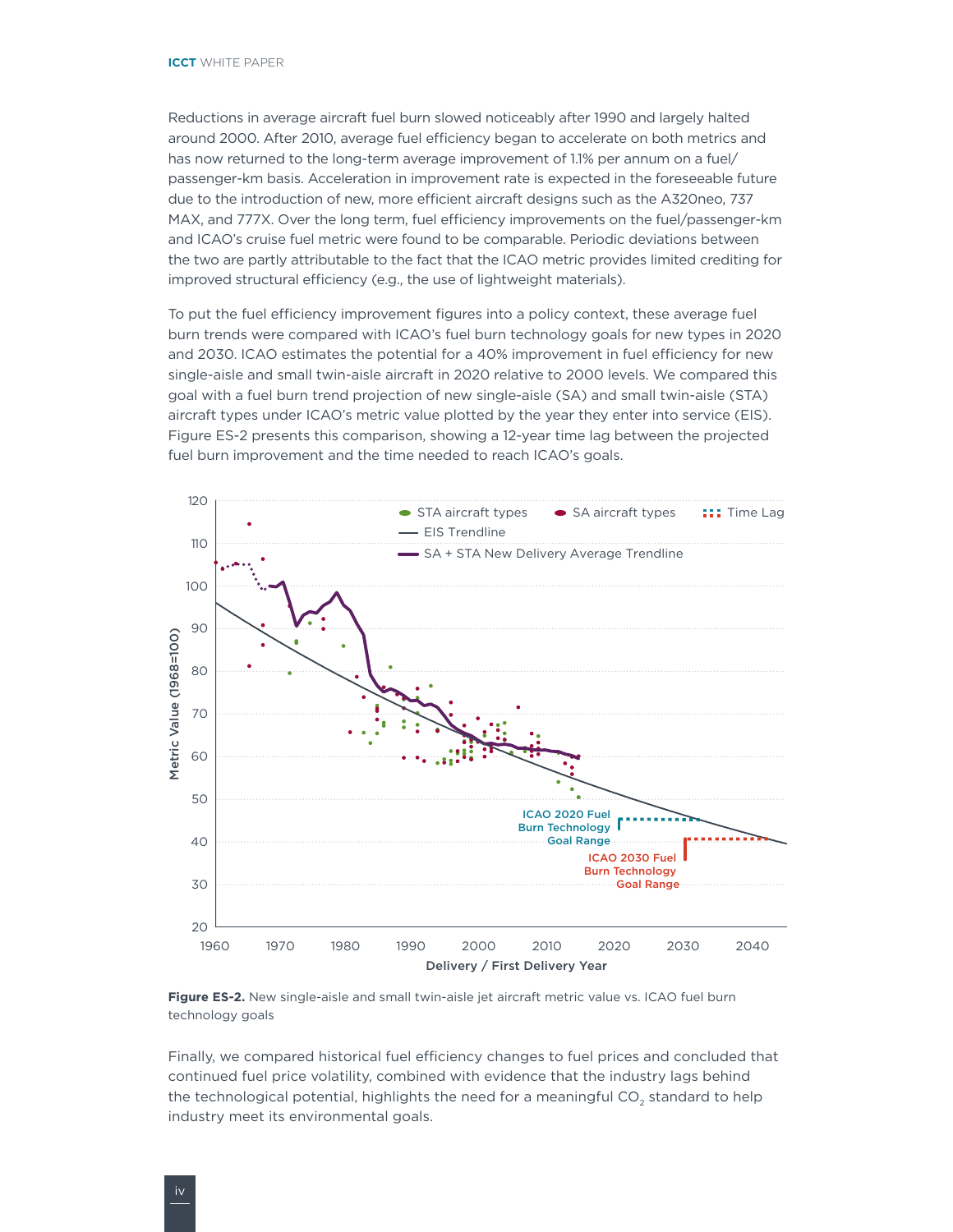### <span id="page-6-0"></span>1. Introduction

Commercial air travel underpins the modern global economy, but at no small cost to the environment. Aircraft are a major contributor to global climate change. In 2012 commercial aircraft emitted about 700 million metric tons of carbon dioxide (CO<sub>2</sub>) worldwide; if commercial aviation was counted as a country, it would rank seventh after Germany in terms of CO<sub>2</sub> emissions. Aviation fuel use and CO<sub>2</sub> emissions, including those attributable to military and general aviation, quadrupled between 1960 and 2006 (Figure 1), and are on pace to triple again by 2050, a time by which many developed countries hope to reduce their emissions by up to 80%.

Because fuel is an important contributor to overall airline operating costs, aircraft and engine manufacturers have an incentive to improve the fuel efficiency of their products, thus reducing  $CO<sub>2</sub>$  emissions. Historically, new aircraft efficiency improvements have been more than outpaced by increases in travel demand, leading to the emission trends outlined above. Recognizing this threat, the aviation industry has recently begun to develop policies to reduce the climate impact of aviation. In 2010, the 37th Session of the International Civil Aviation Organization (ICAO) Assembly affirmed two main goals for aviation: to



Figure 1. CO<sub>2</sub> emissions from aviation (including military and general aviation), 1960 to 2006 (Lee et al., 2009)

achieve an annual 2% average fuel efficiency improvement until 2020 and an aspirational 2% improvement per annum from 2021 to 2050, and to achieve carbon neutral growth from 2020 (ICAO, 2010b).

Beginning in 2009, ICAO, which acts as the de facto regulator for commercial aviation worldwide, started work to establish the world's first  $CO<sub>2</sub>$ , or efficiency, standard for new aircraft. The standard is expected to be completed in early 2016, after which time it will be implemented by ICAO member states under national legislation.

Other regional and national authorities are likewise working to develop policies to reduce aviation CO<sub>2</sub> emissions. In 2012 the European Union started requiring airlines to reduce or offset CO<sub>2</sub> emissions from flights to and from its airports under its Emissions Trading System (ETS), although under strong opposition from foreign carriers and governments, requirements for international flights that originated or ended outside the EU were suspended pending the development of a global approach by ICAO by 2016. In the U.S., in 2011 in response to a lawsuit filed by environmental groups, a U.S. District Court ruled the U.S. Environmental Protection Agency (EPA) must formally determine whether greenhouse gases from aircraft should be regulated under the Clean Air Act. EPA's finding, which would be the first step in a regulatory process that could impose domestic limits on aviation emissions, was released in June 2015 (EPA, 2015).

In 2009, the International Council on Clean Transportation (ICCT) released a report analyzing trends in new aircraft fuel efficiency from 1960 to 2008 for the 10 largest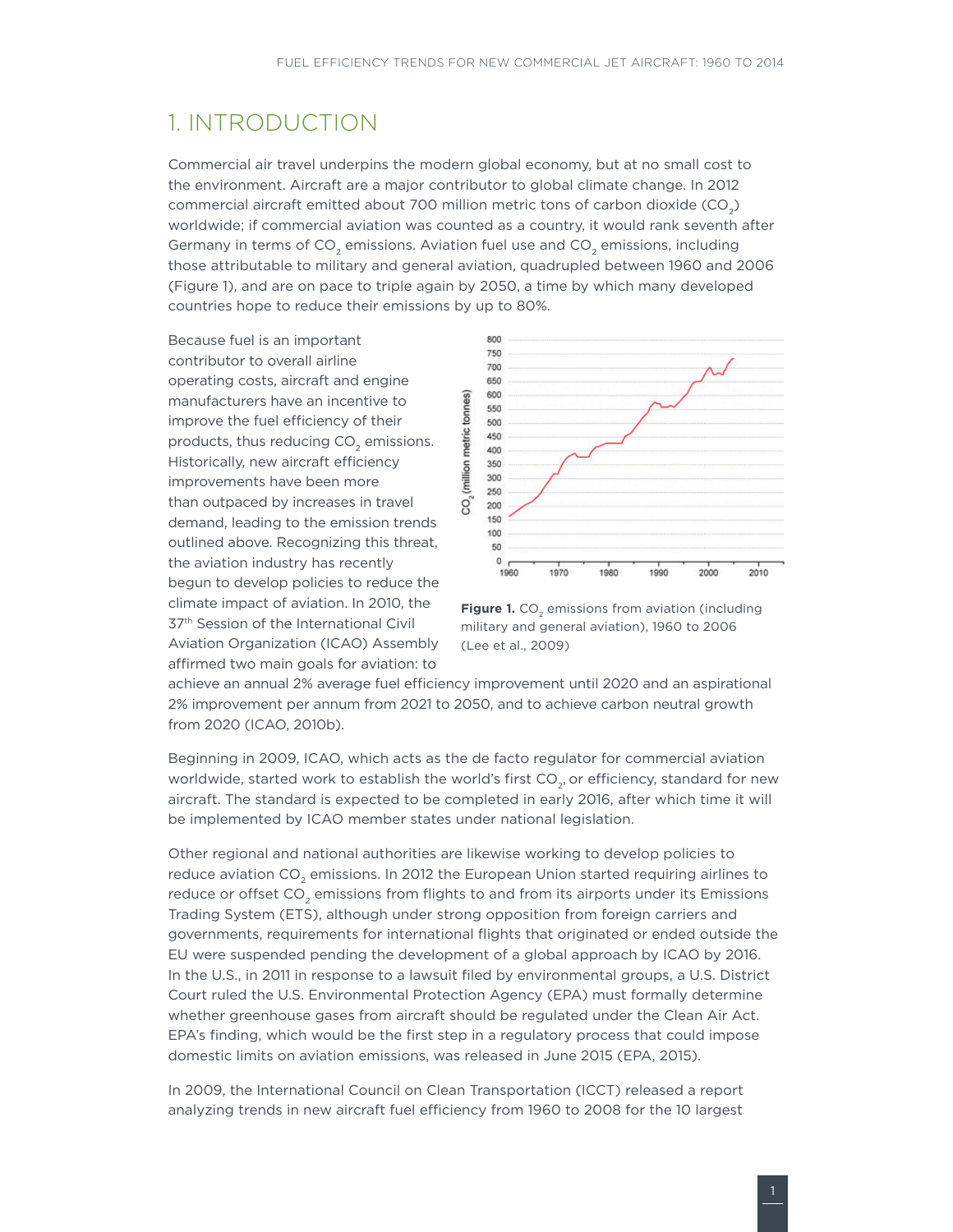commercial aircraft manufacturers (ICCT, 2009). The report — the first of its kind to include smaller aircraft types, such as regional jets, and to adopt sales and activity weighting among different types — found that the fuel efficiency of commercial jet aircraft approximately doubled from 1960 to 2008 on both a fuel/passenger-mile and fuel/ton-mile basis. The report also found that the rate of fuel efficiency improvement fluctuated substantially. It identified decades in which the average fuel burn<sup>1</sup> of new aircraft fell by 3% or more annually (1960s and 1980s) and decades where virtually no gains in fuel efficiency were seen (1970s and 2000s). The study explored the drivers of the slowdown in fuel efficiency after 1990, linking them to a lack of new, more efficient aircraft types and the increasing prevalence of regional jets, which are in general less fuel-efficient than larger jet aircraft.

Since 2009, the aviation industry has experienced important changes that impact fuel efficiency. The past six years have seen wild fluctuations in fuel prices, which have generally translated to greater demand for efficient aircraft; relatedly, the market share of regional jets has fallen significantly compared to the prior decade. Second, several new aircraft types were brought to market, notably Boeing's 787-8 and 787-9, with a variety of new technologies designed to improve fuel efficiency. Third, reacting to strong airline demand, aircraft manufacturers have announced a series of new aircraft types — the A320neo, 737 MAX, 777X, A330neo, Embraer E-Jet, and others — that will be brought to market over the next five years. An updated analysis of new aircraft fuel efficiency should help explain and illuminate these trends.

In addition to these industry trends, two policy developments have also occurred that justify an update of the 2009 study. In 2013, ICAO established a new CO<sub>2</sub> certification procedure to evaluate and compare the cruise fuel efficiency of aircraft (ICAO, 2013b). The underlying efficiency metric will serve as the basis for future policies to promote aircraft efficiency, notably ICAO's CO<sub>2</sub> standard. Also, in 2010 ICAO finalized fuel efficiency goals for new aircraft based on a review of engine and airframe technologies that could be brought to market in 2020 and 2030 (ICAO, 2010a). That study, which estimated the fuel efficiency of new aircraft could be improved by up to 40% in 2020 and as much as 90% in 2030 compared to a 2000 technology baseline, provides a means to benchmark the fuel efficiency of newer models compared to the underlying technical potential. Notably, the ICAO 2010 report called attention to the phenomenon of manufacturers using technology gains to increase aircraft capability, rather than to reduce fuel burn while maintaining capability.<sup>2</sup>

This white paper refines and extends the 2009 study to include all commercial jet aircraft deliveries for the full period of 1960 to 2014. While the 2009 study focused on aircraft performance at a single range and payload design point, in practice aircraft are flown carrying different payloads over different ranges. This updated study attempts to capture these variations and make an apples-to-apples comparison between two analyzed metrics: block fuel per passenger-kilometer for representative aircraft operations, and a cruise fuel metric based on ICAO's CO<sub>2</sub> certification procedure. Additional refinements in the study included expanding the analysis from the 10 largest manufacturers (2009) to the 20 largest, and the modeling of fuel burn based

<sup>1</sup> The term "fuel burn" can be used to refer to both an absolute quantity (tonnes fuel) or an intensity (fuel/ passenger-km). In this study, we use the term "average fuel burn" to refer to the latter intensity measure.

<sup>2</sup> "The [Independent Experts] have come to realise that a considerable part of the benefit of improved technology introduced in the past has been used to improve the performance of the new aircraft, mainly range, rather than to reduce fuel burn per [available tonne kilometer]." See ICAO (2010a).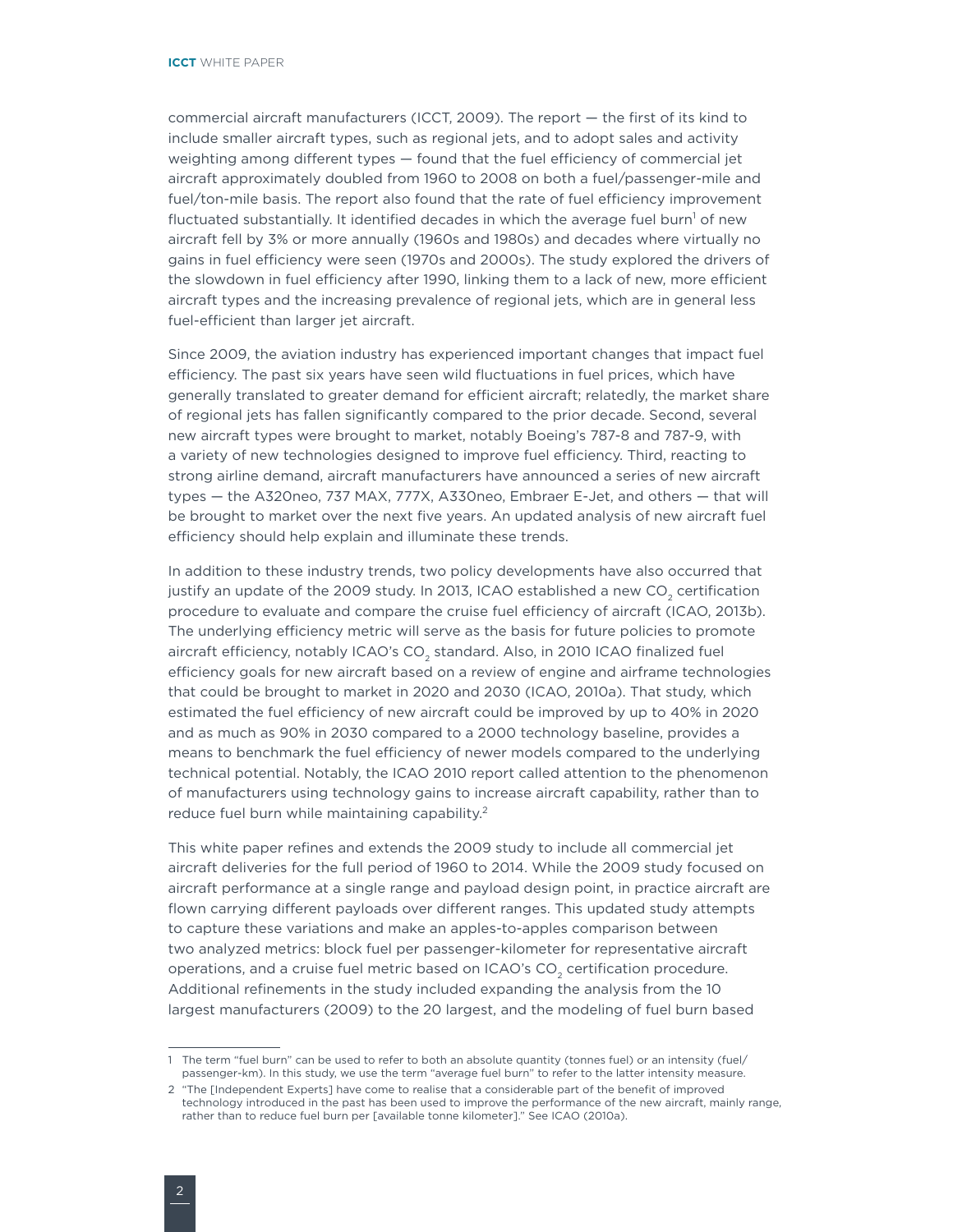on standardized seating configurations to distinguish changes in fuel efficiency due to aircraft technology/design from those driven by operational parameters controlled by airlines, not manufacturers.

The report is organized as follows. Section 2 outlines the methodology used in this study. Section 3 introduces the key findings along with the drivers of recent changes in new aircraft fuel efficiency. Section 4 discusses the policy implications of this work and outlines next steps for research.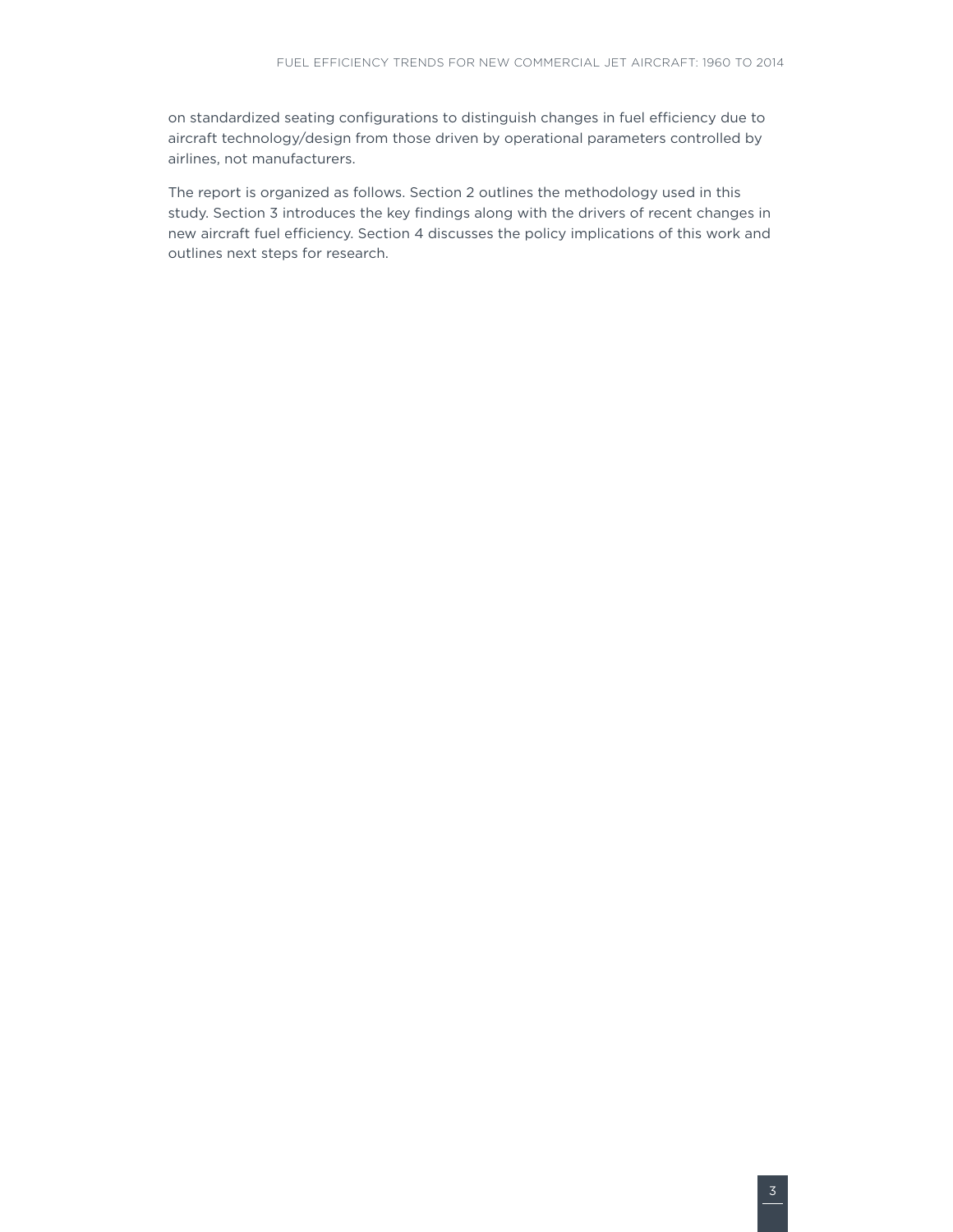# <span id="page-9-0"></span>2. Methodology

### **2.1 Aircraft delivery dataset**

A database purchased from Ascend Online Fleets<sup>3</sup> covering all deliveries made from January 1, 1960 through August 31, 2014, was used as the source of new aircraft delivered in each year. In total, the database includes 65,965 aircraft.

From the complete Ascend Deliveries database, 35,985 jet aircraft with passenger capacity of more than 20 seats delivered, or projected to be delivered, between January 1, 1960 and December 31, 2014, were isolated. A list of the top 20 manufacturers by aircraft delivery is presented in Table 1.

| <b>Manufacturer</b>                           | <b>Number of Deliveries</b> | <b>Relevant Types<sup>1</sup></b> |  |  |
|-----------------------------------------------|-----------------------------|-----------------------------------|--|--|
| <b>Boeing</b>                                 | 15,054                      | SA, TA                            |  |  |
| <b>Airbus</b>                                 | 8,522                       | SA, TA                            |  |  |
| <b>McDonnell-Douglas (Boeing)</b>             | 3,152                       | SA, TA                            |  |  |
| <b>Embraer</b>                                | 2,265                       | <b>RJ</b>                         |  |  |
| <b>Canadair (Bombardier)</b>                  | 1,714                       | <b>RJ</b>                         |  |  |
| <b>Tupolev</b>                                | 1,504                       | <b>SA</b>                         |  |  |
| <b>Yakovlev</b>                               | 1,010                       | RJ, SA                            |  |  |
| Fairchild/Dornier <sup>2</sup>                | 357                         | <b>RJ</b>                         |  |  |
| <b>HS (BAE Systems)</b>                       | 341                         | RJ, SA                            |  |  |
| <b>Ilyushin</b>                               | 334                         | SA, TA                            |  |  |
| <b>BAC (BAE Systems)<sup>2</sup></b>          | 270                         | <b>SA</b>                         |  |  |
| Aerospatiale <sup>2</sup>                     | 263                         | <b>SA</b>                         |  |  |
| <b>Lockheed</b>                               | 248                         | <b>TA</b>                         |  |  |
| <b>Fokker</b>                                 | 520                         | RJ, SA                            |  |  |
| <b>Avro (BAE Systems)</b>                     | 167                         | <b>RJ</b>                         |  |  |
| <b>Convair (General Dynamics)<sup>2</sup></b> | 98                          | <b>SA</b>                         |  |  |
| <b>Sukhoi</b>                                 | 69                          | <b>RJ</b>                         |  |  |
| <b>Antonov</b>                                | 43                          | RJ, SA                            |  |  |
| <b>Harbin Embraer Aircraft Industry</b>       | 41                          | <b>RJ</b>                         |  |  |
| Saunders $2$                                  | 13                          | <b>RJ</b>                         |  |  |

**Table 1.** Top 20 manufacturers by aircraft deliveries, 1960 to 2014

[1] SA = single-aisle, TA = twin-aisle, RJ = regional jet

[2] Excluded from final analysis due to lack of representative aircraft representations in Piano.

Piano 5.34, an aircraft performance and emissions model with an extensive database of commercial aircraft designs, was used to model aircraft fuel burn for both metrics. From 798 distinct aircraft-engine type combinations extracted from the Ascend database, 655 combinations were matched with 161 Piano representative aircraft models based on the aircraft type, engine type, and maximum takeoff weight

<sup>3</sup> <http://www.ascendworldwide.com/what-we-do/ascend-data/aircraft-airline-data/ascend-online-fleets.html>

<sup>4</sup> <http://www.piano.aero/>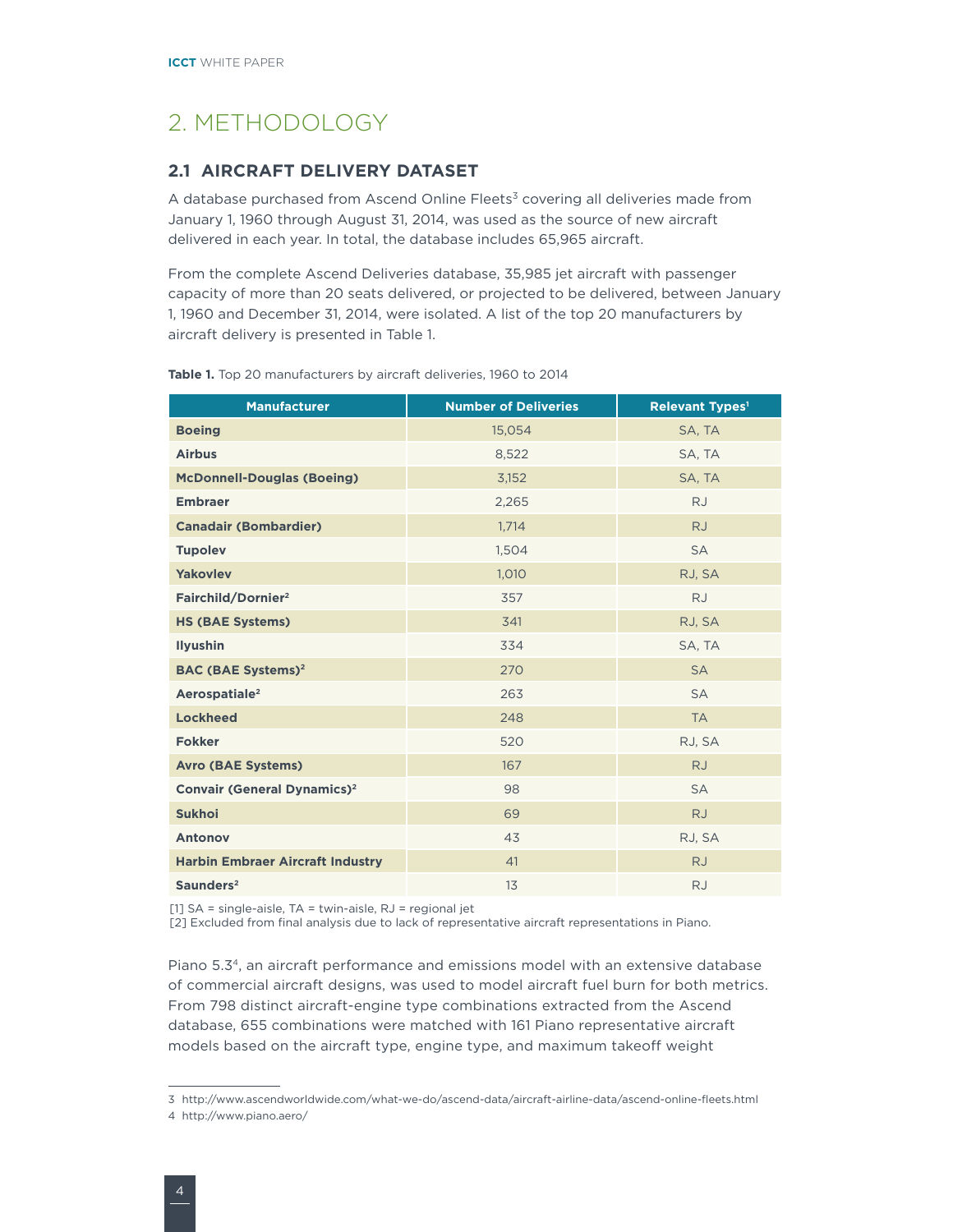<span id="page-10-0"></span>(MTOW)5, covering 89% of total deliveries from 1960, or 93% of deliveries from 1968. Because Piano 5.3 has a more comprehensive database of recent aircraft than historical ones, the matching rate (number of aircraft delivered/number of aircraft matched with a Piano model) for the more recent aircraft types improved relative to the older ones, with 100% of deliveries represented after 2010 (see Table 2). Due to the high uncertainty and low matching rates before 1968, this year was used as a base year to normalize results. Trends prior to 1968 should be treated with caution.

| <b>Decade</b>   | <b>Average Matching Rate</b> |
|-----------------|------------------------------|
| 1960s           | 32%                          |
| 1970s           | 63%                          |
| <b>1980s</b>    | 94%                          |
| 1990s           | 97%                          |
| 2000s           | 98%                          |
| 2010 and beyond | $100\%$                      |

Table 2. Average matching rate (matched aircraft/total deliveries) by decade

### **2.2 Metrics Investigated**

In this study we compare the fuel efficiency of newly delivered aircraft on two metrics, namely fuel per passenger-kilometer and ICAO's metric value (MV). Each is discussed below.

### *Fuel/passenger-km*

The fuel/passenger-km metric is similar to that estimated in the 2009 ICCT report. This metric denotes the amount of fuel burned per passenger-km flown, as measured from the departure gate to arrival gate ("block fuel"). In contrast to the MV, introduced below, this metric includes all fuel consumed for taxi, takeoff, cruise, approach, and landing. While the previous report used aircraft design range and payload as the basis to measure efficiency, this study uses an approximate operational mission that better approximates how aircraft actually are flown in use.

To ensure that this study focuses solely on the fuel efficiency of aircraft as designed by manufacturers, as opposed to airlines in operation, a uniform seat density by type was used to estimate the efficiency of new deliveries. Global 2014 average seat density (number of seats divided by square meters of estimated Reference Geometric Factor<sup>6</sup>, or eRGF) by type (regional jet, single-aisle, twin-aisle) was estimated via the Ascend Online Fleets database. The resulting values are summarized in Table 3. These standardized seating densities were used for all Piano aircraft modeled, after adjusting operating empty weight  $(OEW)^7$  by 50 kg per seat when differing from the Piano standard values.<sup>8</sup>

<sup>5</sup> A regulatory maximum weight of a loaded aircraft at takeoff

<sup>6</sup> Reference geometric factor, a close proxy of cabin floor area, is a parameter developed under ICAO's CO<sub>2</sub> certification requirement to correct for variations in the fuel efficiency of aircraft of different aircraft sizes and applications. See below for information on the derivation and use of RGF in estimating ICAO's MVs.

<sup>7</sup> The weight of an aircraft without payload or fuel

<sup>8</sup> In a few cases, these standardized seat counts would have generated unrealistically high seat counts, so Piano defaults were used instead. Examples include older aircraft on which the calculated seat count is higher than their certification allowance (B707-320C and Douglas DC-8), as well as very large aircraft where the discrepancy between calculated and operational (2014) Piano default seat counts exceeds 20% (Airbus A380-800s).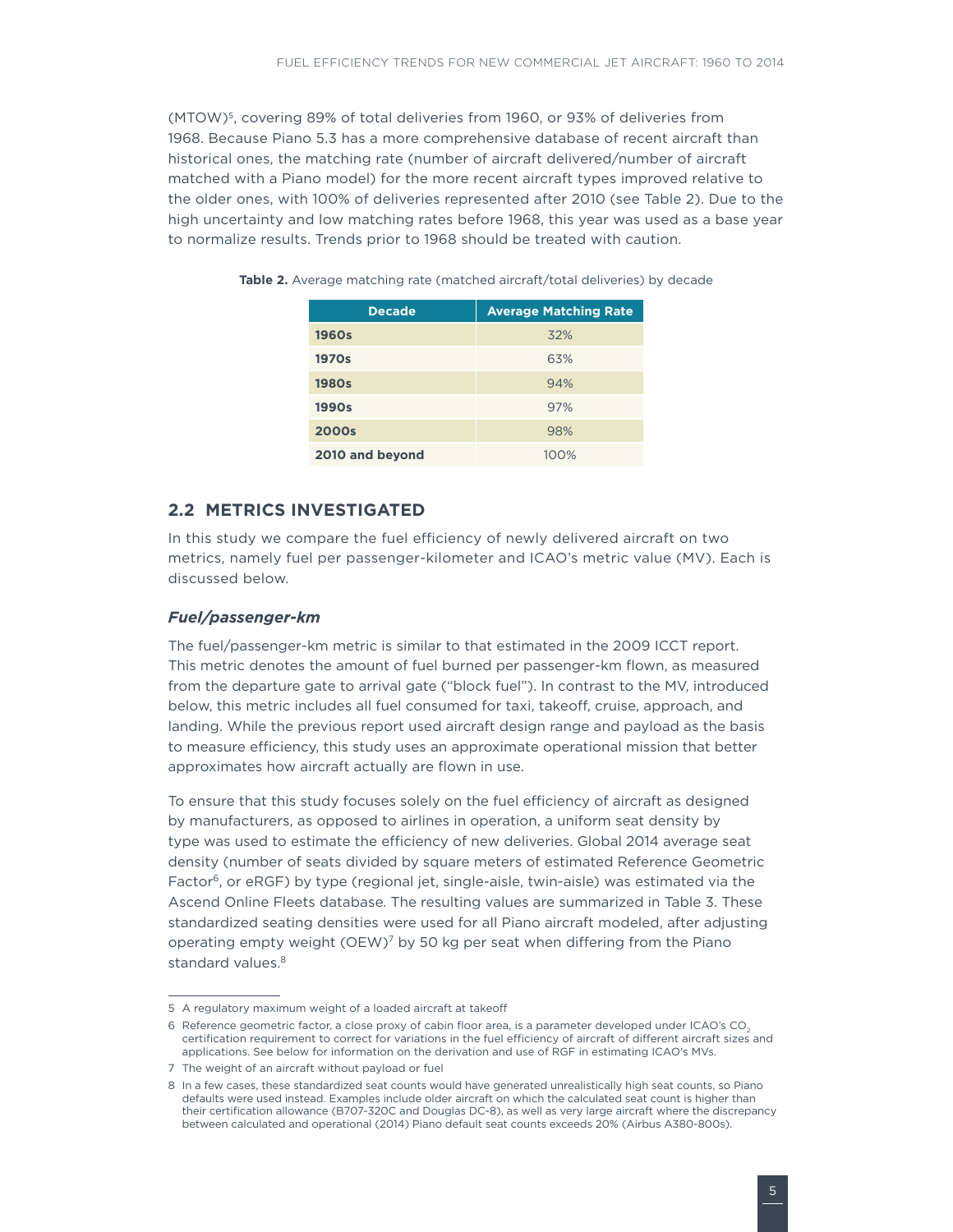| <b>Type</b>         | <b>Seat Density</b><br>(seat/m <sup>2</sup> eRGF) |
|---------------------|---------------------------------------------------|
| <b>Regional Jet</b> | 1.27                                              |
| Single-Aisle        | 1.48                                              |
| <b>Twin-Aisle</b>   | 1.05                                              |

<span id="page-11-0"></span>Table 3. Average seat density based on 2014 global operational data

Airplanes were "flown" using Piano 5.3 to model their fuel efficiency. For fuel/ passenger-km metric, nine points within each aircraft's payload-range diagrams were used. These points, presented in Table 4, are derived from 2010 global operations (Rutherford et al., 2012). In both modeling processes for fuel/passenger-km metric and ICAO metric value, aircraft are "flown" at cruise speeds enabling 99% specific air range (SAR). Fuel reserve and allowances were set at 370 km diversion distance, 30 minutes holding time, and 5% mission contingency fuel for all aircraft. Taxi times for both taxiin and taxi-out are designated by the average taxi times for U.S. operations in 2010 by type, which were 12 minutes each way for regional jets and single-aisle aircraft and 15 minutes each way for twin-aisles.

#### **Table 4.** Test points for fuel/passenger-km metric

|              | Range $(\% R_{max}^{-1})$ |     |      | Load factor (% available seats) |     |      |  |
|--------------|---------------------------|-----|------|---------------------------------|-----|------|--|
| <b>Types</b> | <b>low</b>                | mid | high | low                             | mid | high |  |
| $RJ + SA$    | 18%                       | 25% | 38%  | 70%                             | 82% | 93%  |  |
| TА           | 26%                       | 34% | 51%  | 73%                             | 83% | 93%  |  |

[1]  $R_{\text{max}}$  = maximum range at 50% maximum payload

The average fuel burn trend was estimated using the weighted average of metric scores for all aircraft delivered each year. For the fuel/passenger-km metric, each delivery year's performance index is weighted by aircraft delivery and annual average fuel burn, calculated using an assumption of 3,033 hours of operation per year for SA and RJ, and 4,155 hours of operation for TA (Rutherford et al., 2012). For comparison with the ICAO cruise metric, the fuel efficiency improvement was normalized to 1968 value (1968 = 100), based on a coverage threshold. Before 1968, Piano models cover less than 50% of all aircraft delivered in a given year, creating a relatively high level of uncertainty.

In this analysis, the fuel burn of each aircraft type is assumed to be constant through its production cycle. A sensitivity analysis, presented in Appendix B, assumes a small annual improvement in aircraft fuel burn to each aircraft type, to assess its effect in overall average fuel efficiency trend.

#### *ICAO's Metric Value*

ICAO's metric value (MV) was developed within ICAO's Committee on Aviation Environmental Protection (CAEP) as part of the effort to establish a CO<sub>2</sub> emission standard for new airplanes (ICCT, 2013; ICAO, 2013b). The most prominent difference from the fuel/passenger-km metric is that MV takes into account only the cruise performance and ignores other flight phases of an aircraft such as landing, takeoff, and climb.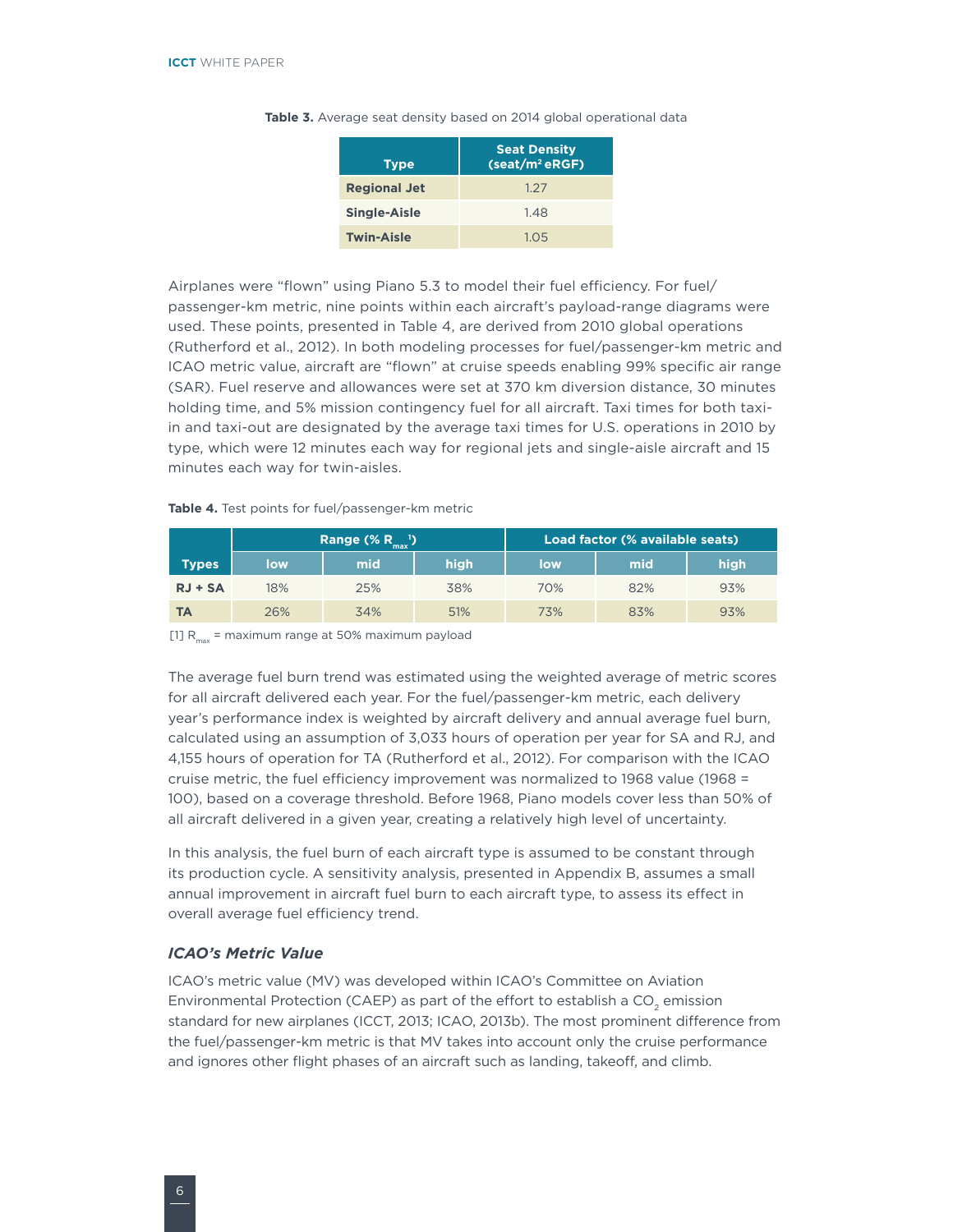<span id="page-12-0"></span>MV is a function of an aircraft's size and its SAR, or cruise fuel consumption rate, measured at three equally weighted gross weights. The former value is represented by an aircraft's Reference Geometric Factor (RGF), which is a close approximation of the pressurized floor area of the aircraft. More specifically, ICAO's metric value is defined as:

$$
MV = \frac{1/\mathsf{SAR}}{RGF^{0.24}}
$$

The following steps were taken to estimate the improvement trend on this metric:

- 1. Aircraft RGF was estimated.
- 2. Aircraft were "flown" in Piano using ICAO's three SAR points.
- 3. A reference line was determined for normalizing the results.
- 4. The margin (in terms of percent difference) of each aircraft type to that reference line was determined.
- 5. Average values were derived by weighing the value of each aircraft type by its MTOW and the number of aircraft delivered in a given year.

Further detail on each step is provided below.

#### *Estimating aircraft RGF*

The aircraft RGF used to calculate ICAO's metric value was estimated from publicly available data using the formula below, which was developed as part of ICAO deliberations on the CO<sub>2</sub> standard:

#### *Estimated RGF (eRGF) = fuselage width x cabin length*

The majority of the data are procured from each manufacturer's official website, airport planning documents, and product brochures, [www.flightglobal.com,](www.flightglobal.com) and [www.aircraftcompare.com](http://www.aircraftcompare.com). For aircraft types with more than one cabin floor, top floor RGF was added to the main cabin area.

The highest cruise SAR value at cruise speeds enabling 99% Max SAR for each aircraft type was obtained for each of the three test points based on MTOW. These test points are presented in Table 5. The inverses of these three SAR values (1/SAR) were then averaged and used to calculate the MV.

#### **Table 5.** Test points for ICAO's metric value

| <b>High</b>        | Mid                     | <b>Low</b>                                     |
|--------------------|-------------------------|------------------------------------------------|
| $0.92 \times$ MTOW | Average of High and Low | $(0.45 \times MTOW)+(0.63 \times (MTOW0.924))$ |

In practice, the same aircraft type is sold at different MTOW points in the market for various reasons, so the highest MTOW variance available in the market was selected for each type, consistent with ICAO's  $CO<sub>2</sub>$  certification requirement.

### *Development of reference line*

Because the MV of each aircraft depends on both its cruise fuel burn performance and its size, the relative cruise efficiency of aircraft can only be compared to a standard reference line. For this study, a reference line for 2014 in-production aircraft, shown in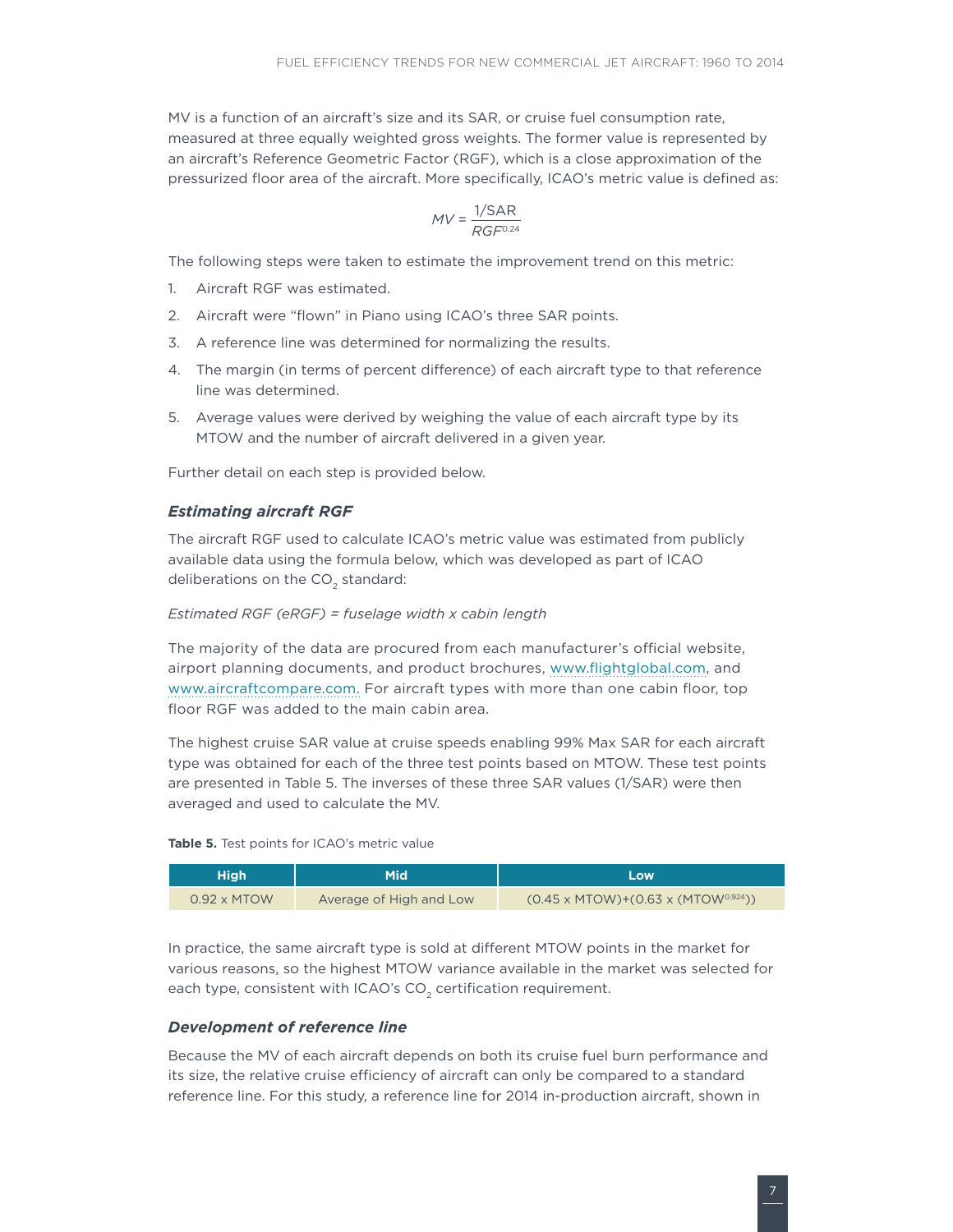<span id="page-13-0"></span>Figure 2, was determined from a second order log-log regression of cruise metric values of all aircraft types with an entry into service (EIS) 2000 or later on the aircraft MTOW. The reference line is a combination of two separate lines: one drawn to best fit airplane types with gross weight under 55 tons and the other drawn to best fit airplane types with gross weight over 55 tons. Annual average MVs are presented as a percent margin from this reference line, normalized to 1968 and weighted by deliveries in a given year and the MTOW of each representative aircraft type.



**Figure 2.** Reference line based on aircraft types delivered in 2012 with EIS after 1999

### **2.3 Comparison to previous work**

This study applies a refined methodology to estimate historical trends in new aircraft fuel efficiency compared to the 2009 ICCT report. Better aircraft delivery data, updated Piano aircraft representations, improved matching of deliveries to Piano aircraft, and refined fuel consumption modeling allow for a better estimation of historical trends. Table 6 summarizes methodological differences between the 2009 study and this 2015 update.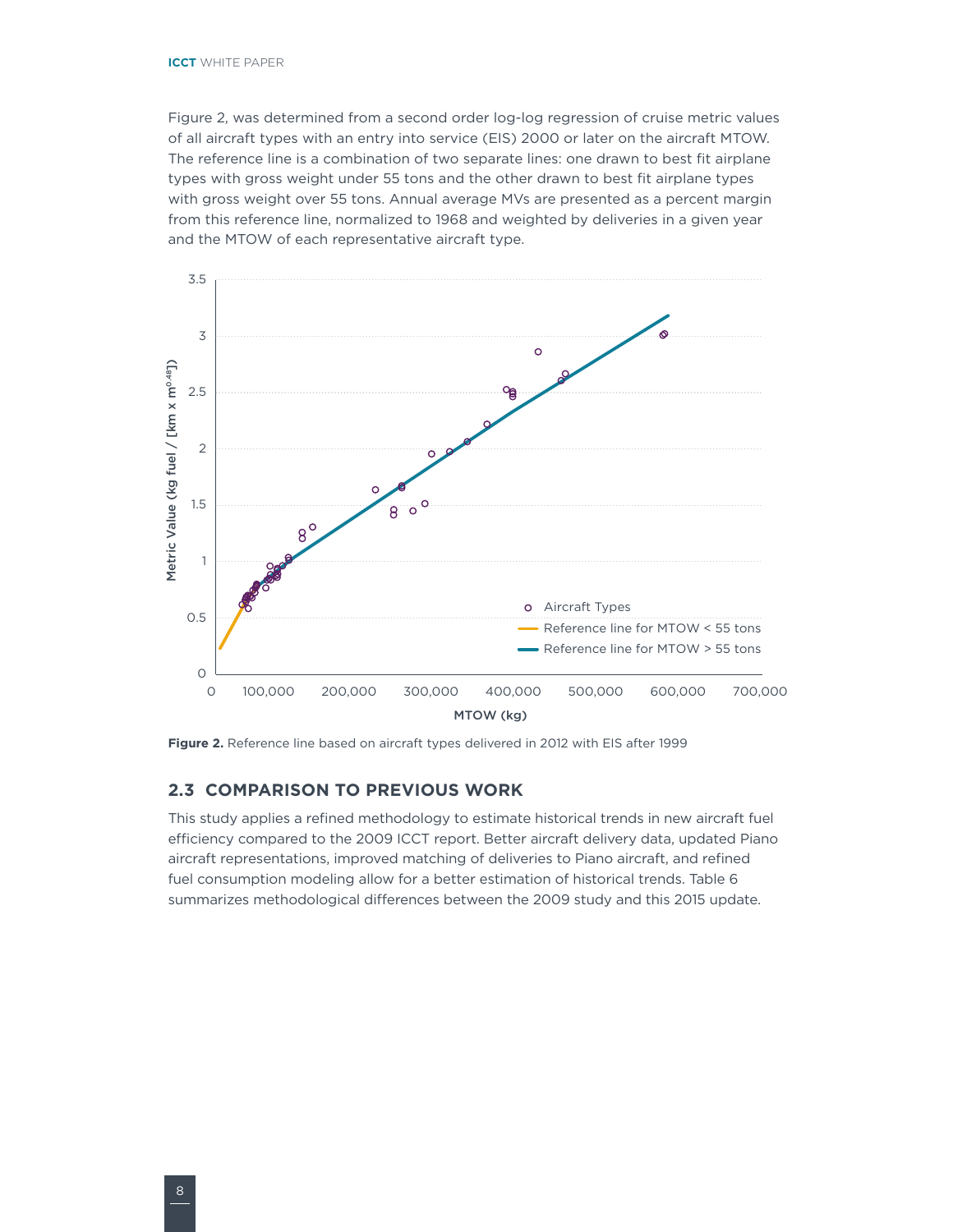<span id="page-14-0"></span>

|  |  |  |  |  | Table 6. Comparison of key parameters and assumptions |
|--|--|--|--|--|-------------------------------------------------------|
|--|--|--|--|--|-------------------------------------------------------|

| <b>Parameter</b>                   | 2009 study                                                                                       | 2015 Study                                                                                    |  |  |  |
|------------------------------------|--------------------------------------------------------------------------------------------------|-----------------------------------------------------------------------------------------------|--|--|--|
| <b>Database</b>                    | World Jet Inventory                                                                              | <b>Ascend Online Fleets</b>                                                                   |  |  |  |
| <b>Years captured</b>              | $1960 - 2008$                                                                                    | $1960 - 2014$                                                                                 |  |  |  |
| <b>Reference year</b>              | 1960                                                                                             | 1968                                                                                          |  |  |  |
| <b>Metric</b>                      | Fuel/passenger-km, fuel/ton-km                                                                   | Fuel/passenger-km, ICAO MV                                                                    |  |  |  |
| <b>Software</b>                    | Piano-X                                                                                          | Piano 5.3                                                                                     |  |  |  |
| <b>Types included</b>              | RJ, SA, and TA jet aircraft.                                                                     | RJ, SA, and TA jet aircraft                                                                   |  |  |  |
| <b>Manufacturers</b>               | 10 largest                                                                                       | 20 largest                                                                                    |  |  |  |
| <b>Range</b><br>(where applicable) | Design range (fuel/passenger-km)<br>Maximum range at maximum<br>structural payload (fuel/ton-km) | Operational ranges<br>(% $R_{max}$ , fuel/passenger-km)                                       |  |  |  |
| <b>Payload</b>                     | All seats filled (fuel/passenger-km)<br>Maximum structural payload<br>(fuel/ton-km)              | Low, mid, high (% MTOW, MV)<br>Operational payloads (% of seats<br>filled, fuel/passenger-km) |  |  |  |
| <b>Seat density</b>                | Default Piano                                                                                    | Standardized seat counts by type                                                              |  |  |  |
| <b>Flight levels</b>               | 310, 350                                                                                         | Optimal flight level between 270 and<br>aircraft service ceiling                              |  |  |  |
| <b>Cruise speed</b>                | 99% max SAR                                                                                      | 99% max SAR                                                                                   |  |  |  |
| <b>Taxi time</b>                   | Default Piano                                                                                    | BTS 2010 average by type<br>(SA, RJ, TA)                                                      |  |  |  |
| <b>Holding time</b>                | 30 min                                                                                           | 30 min                                                                                        |  |  |  |
| <b>Diversion</b>                   | 370 km                                                                                           | 370 km                                                                                        |  |  |  |
| <b>Reserve</b>                     | 5% mission fuel                                                                                  | 5% mission fuel                                                                               |  |  |  |

Given these differences in methodology and assumptions, some variation in results is expected across the two studies. Figure 3 summarizes the results of the 2009 study and this update on the metric of grams fuel/passenger-km. Each data point represents the average commercial jet fuel burn at a given year (1968 and 2008 data points are labeled), while the diagonal line serves as a reference of the relative position of each data point. A data point above the reference line means that the average fuel burn value of a given year in this report is higher than the average fuel burn value of the same year in the 2009 report.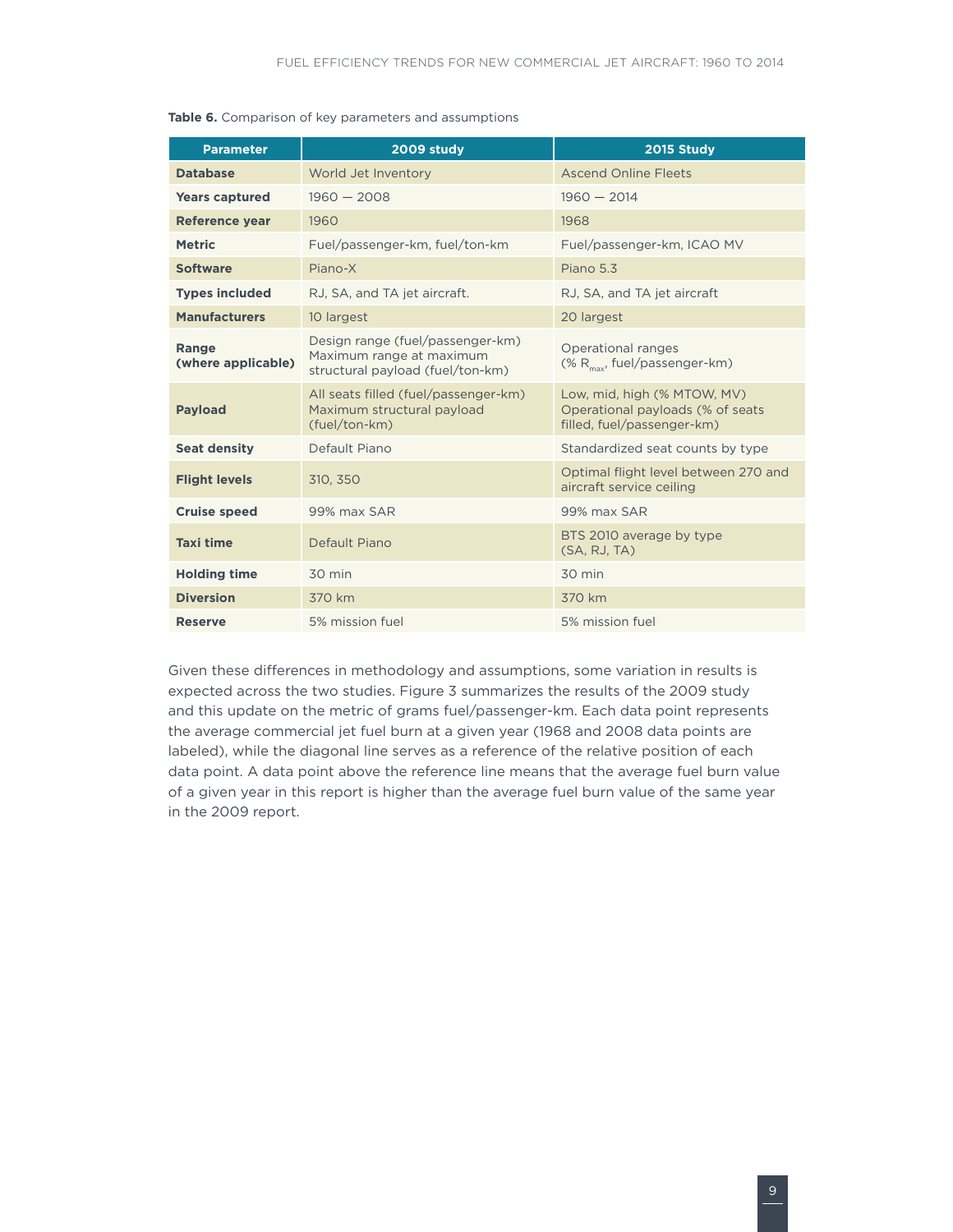<span id="page-15-0"></span>

**Figure 3.** Comparison between 2009 and 2015 results

As illustrated in Figure 3, in general this update generates a higher average fuel burn values for new aircraft than that presented in the 2009 study. This is expected given that the earlier study applied a maximum payload condition of a 100% load factor to evaluate average fuel burn, while this update evaluated aircraft efficiency at lower load factors better representing typical operations. Overall, this study estimates the average fuel burn of new aircraft to be roughly 20% higher than the 2009 report, with a good fit over time. All in all, the curve shapes between the two studies follow each other closely.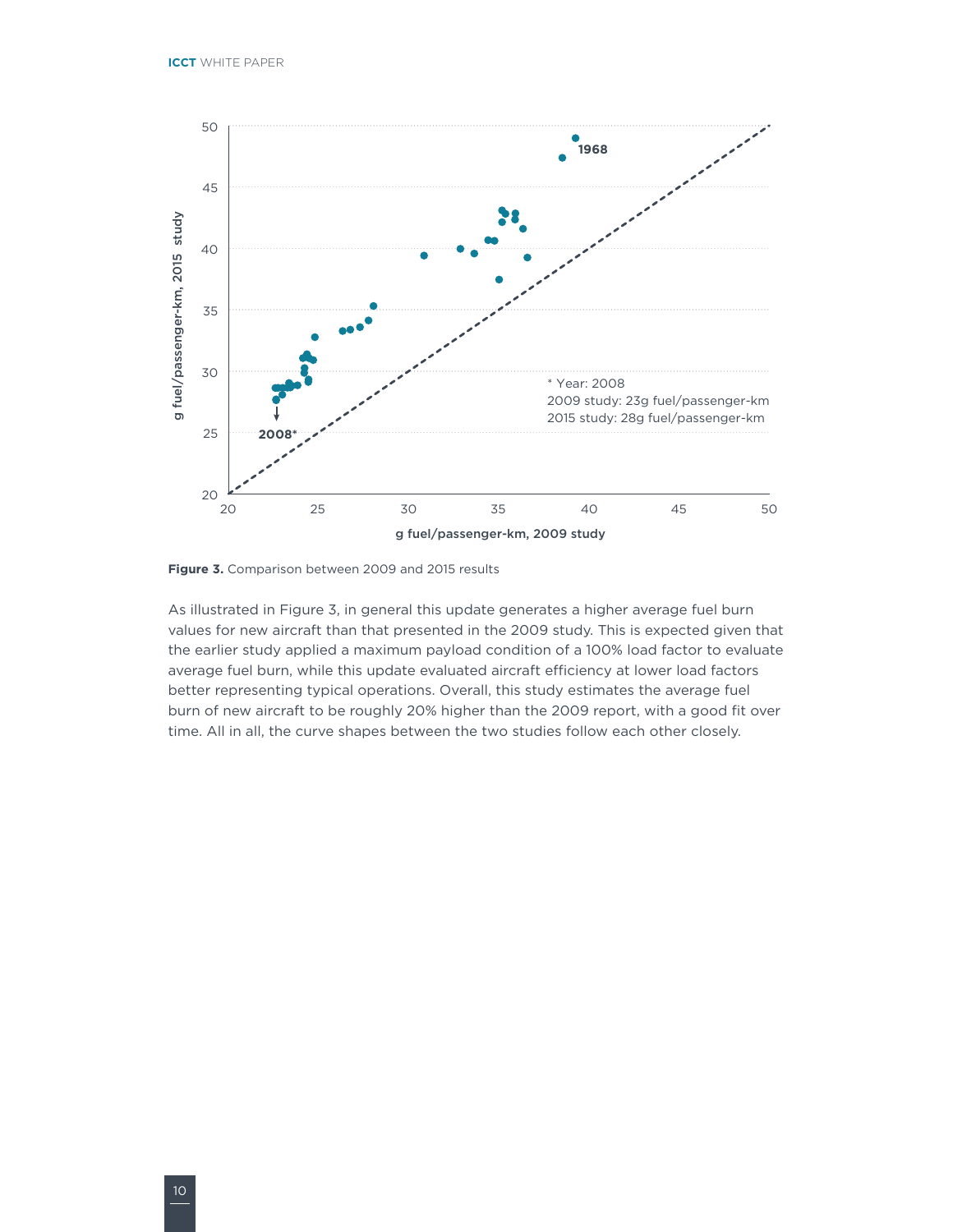# <span id="page-16-0"></span>3. RESULTS AND DISCUSSION

The methodology outlined above was used to refine estimates of new aircraft fuel efficiency from 1960 to 2014. Key results include the overall historical trend, a comparison of new aircraft efficiency on the two metrics investigated, relating trends in the fuel efficiency of all new aircraft vs. just new types, and an investigation of key drivers, notably fuel costs. We also relate recent improvements to ICAO's fuel burn technology goals in order to draw conclusions about the need for additional policies to promote aircraft efficiency. Each of these results is summarized below.

### **3.1 Historical trend of new aircraft efficiency**

Figure 4 summarizes the modeled trend in average new aircraft fuel burn from 1960 to 2014 on ICAO's MV (green line) and a fuel/passenger-km metric (blue line), normalized to 1968.



**Figure 4.** Average fuel burn for new commercial jet aircraft, 1960 to 2014 (1968=100)

Overall, the average fuel burn of new aircraft fell by about 45% from 1968 to 2014, or an annual reduction of about 1.3%. Consistent with the 2009 study, the estimated rate of fuel efficiency improvement varied significantly from decade to decade — reductions were seen as high as 2.6% per year during the 1980s — with fuel efficiency largely flat during the 1970s. Gains began to slow noticeably after 1990, and were flat on a fuel/passengerkm basis by 2000. This finding is consistent with recent evidence that the fuel efficiency of US airlines, whose typical aircraft were delivered during this period, stagnated in 2013.9

<sup>9</sup> The average age of a U.S. airline's fleets was 13 years in 2013, meaning that the typical aircraft in their fleets was new in 2000, during the period of no fuel efficiency gains. See Kwan & Rutherford (2014) for further details.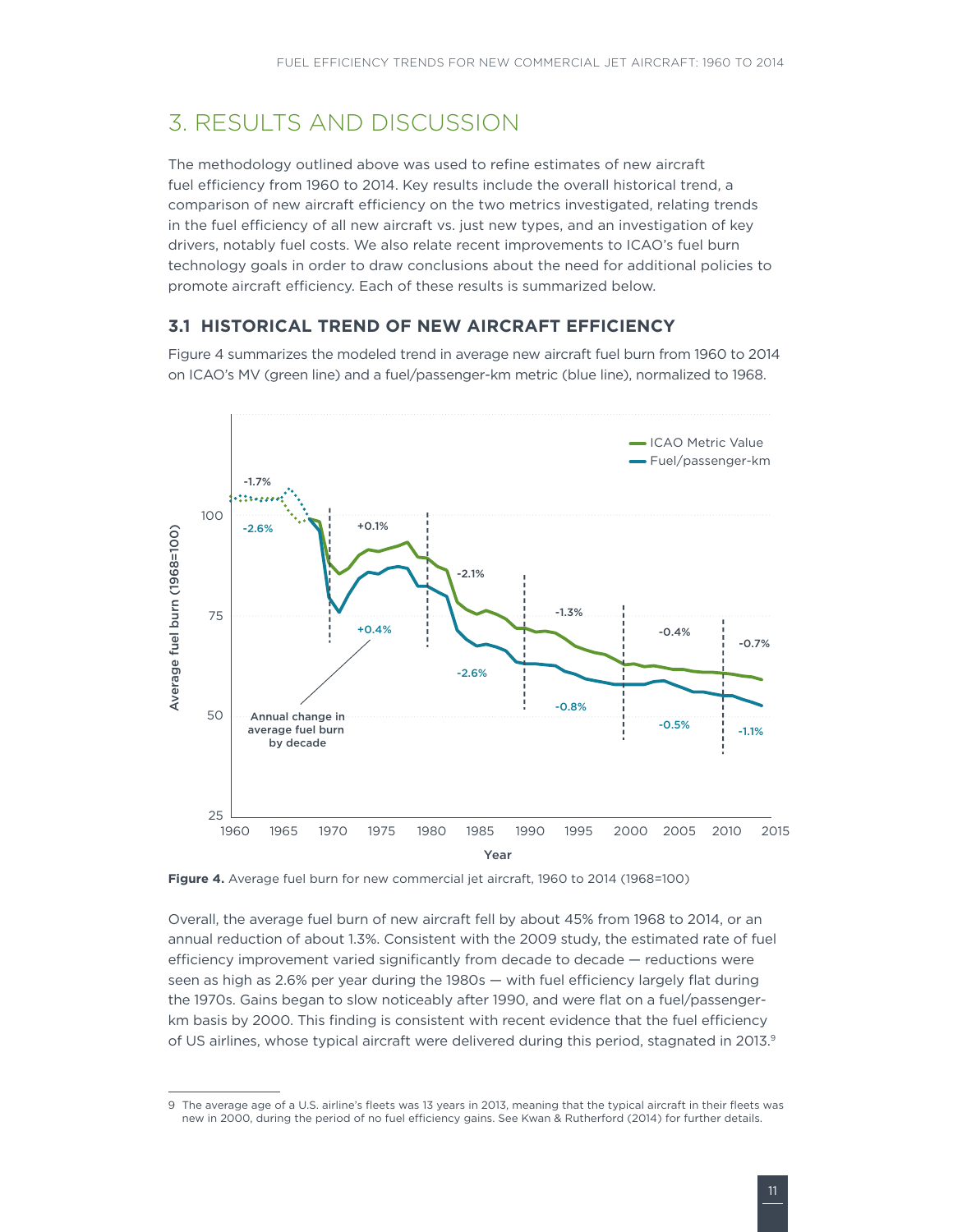<span id="page-17-0"></span>The sharp reduction in average fuel burn observed in the early 1970s can be explained by the entry into service of the first modern twin-aisle aircraft, the Boeing 747-100. This aircraft, which entered into service in 1969, and the 747-200, which entered into service in 1971, were the two largest and most fuel-efficient aircraft types delivered between 1965 and 1975. The Boeing 747-100 itself made up 39% of all aircraft deliveries in 1970, and together with the Boeing 747-200 made up 36% of the market in 1971. Combined with their size, the use of the first high bypass turbofan engines in the early 747 models contributed to a large increase in fuel efficiency. In 1972 the delivery of the 747s dropped to 14% of the market, and dropped even further to less than 10% in the following years. This is reflected in Figure 4 as the curve moving back up, as smaller and less fuel-efficient aircraft take over the market. As shown in Figure 4, the fuel efficiency of later years is more stable owing to a larger number of commercial models and relatively consistent delivery patterns.

This analysis suggests that the average fuel burn of new aircraft, after remaining flat for a decade after 1995 and 2005 on a fuel/passenger-km basis, began to fall again in 2005. By 2010, the average fuel burn of new aircraft fell by 1.1% per year on the fuel/passengerkm metric and a somewhat smaller amount (0.7%) on the MV. In total, the average fuel burn of new aircraft dropped by approximately 10% from 2000 to 2014 on a fuel/ passenger-km basis. This corresponds to an 11% increase in fuel efficiency, compared to the maximum potential of 40% identified in ICAO's fuel burn review. We return to a discussion of ICAO's technology goals in section 3.5.

### **3.2 Metric comparison**

Comparing the two metric trends in Figure 4 allows one to evaluate how representative ICAO's cruise metric is of actual operations. The data suggest that over the long term, efficiency improvements measured under ICAO's MV track those under the fuel/ passenger-km metric reasonably well, albeit with a gap between the average fuel burn reduction trend between the fuel/passenger-km and the MV of about 5% on a normalized basis. Notably, this divergence changes somewhat over time — for example, between 1990 to 2004 the gap between the fuel/passenger-km and ICAO cruise fuel metrics closes and then widens again.

The most likely driver of this trend relates to the handling of aircraft empty weight under ICAO's MV. In developing its CO<sub>2</sub> certification requirement, ICAO aimed to make the MV "transport capability neutral," meaning that differences in fuel efficiency associated with aircraft capabilities such as range, payload, and speed should not be reflected in the metric. A byproduct of this approach is that the MV cruise metric is largely insensitive to change in aircraft structural efficiency, including the use of lightweight materials and design considerations, such as stretch and shrink aircraft, that lead to more or less improvement in fuel efficiency on a fuel/passenger-km basis.

An analysis of aircraft deliveries between 1975 and 2014 supports the hypothesis that changes in structural efficiency and aircraft capability can explain the gap between the improvement trend on these two metrics. Figure 5 shows trends in aircraft range (red line) and structural efficiency as measured by aircraft empty weight per unit estimated RGF (operating empty weight, or OEW, per unit eRGF, blue line).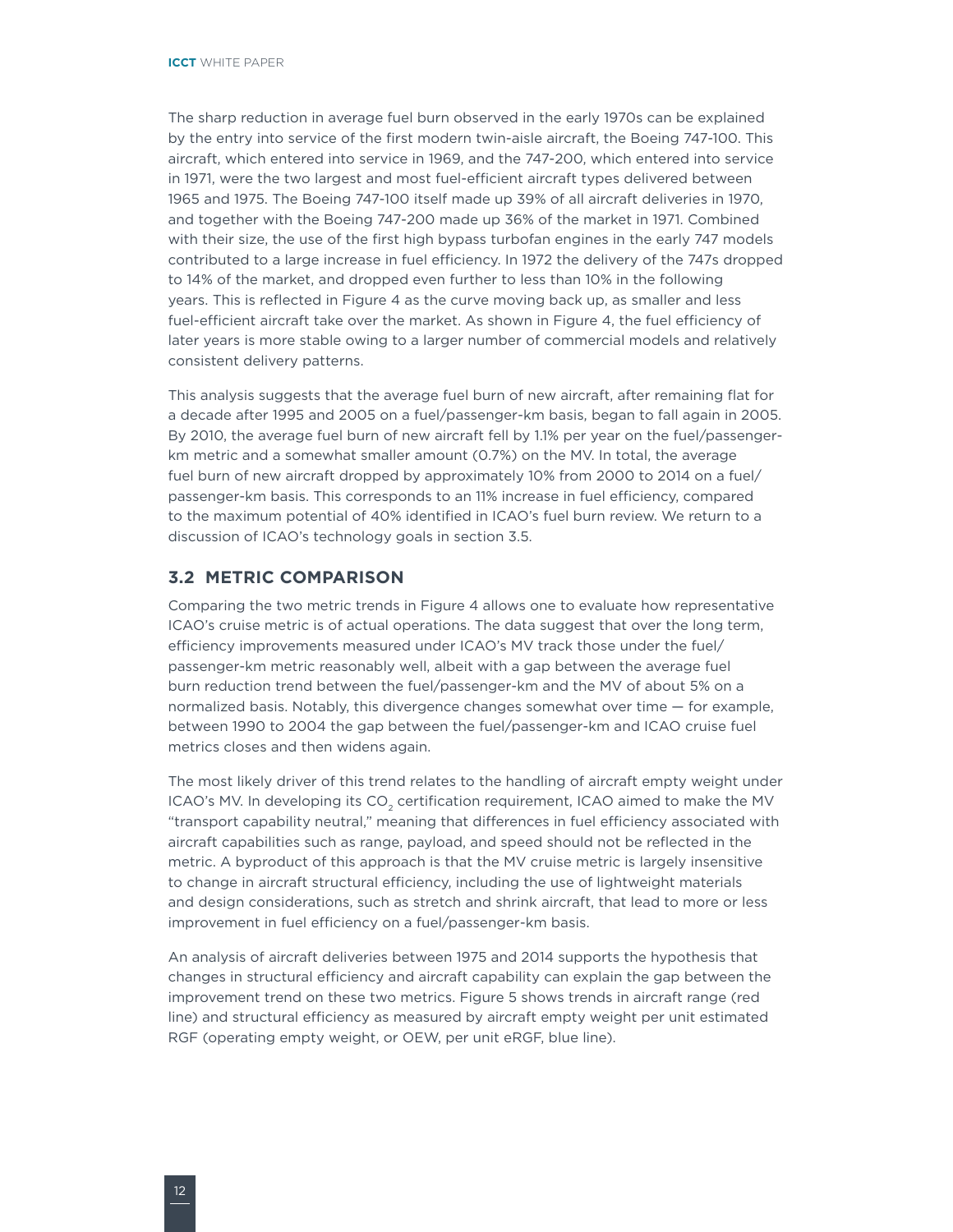<span id="page-18-0"></span>

**Figure 5.** Trends in structural efficiency and range for new aircraft, 1975 to 2014

From 1975 to 1988, both  $R_{\text{max}}$  range and operating empty weight per unit eRGF fell by approximately 25%, with particularly large reductions during the 1980s. This coincides with a period of a relatively large gap between the two metrics because structural efficiency improvements are reflected on the block fuel burn/passenger-km metric but not the MV. From 1988 to 2014, the trend reversed, with range increasing by 40% while operating empty weight/unit floor area increased modestly, about 6%. Since increasing range boosts aircraft empty weight and degrades fuel efficiency on a common mission, Figure 5 suggests that fuel efficiency gains from technology have been used preferentially to increase aircraft performance, notably range, as noted in ICAO's 2010 fuel efficiency technology review.

### **3.3 Average versus new type fuel efficiency**

Several studies (e.g. Penner et al., 1999; Peeters & Middel, 2007) assess aircraft technical progress by plotting the fuel/seat-km at maximum capacity by type over time. Figure 6 plots the average metric value trend presented in Figure 4 with a bubble chart of individual Piano aircraft types. Each bubble in the chart represents a single Piano aircraft with its MV normalized to the 1968 value (y-axis), plotted against its first delivery year (x-axis), while the size of each bubble represents its MTOW multiplied by the number of aircraft delivered for the first three delivery years for a given type.

The chart shows that within a given year, there is a wide range of metric values that influence the average trend, although some types have a larger impact than others due to their larger contribution to overall fuel burn driven by a larger number of deliveries and/or overall size.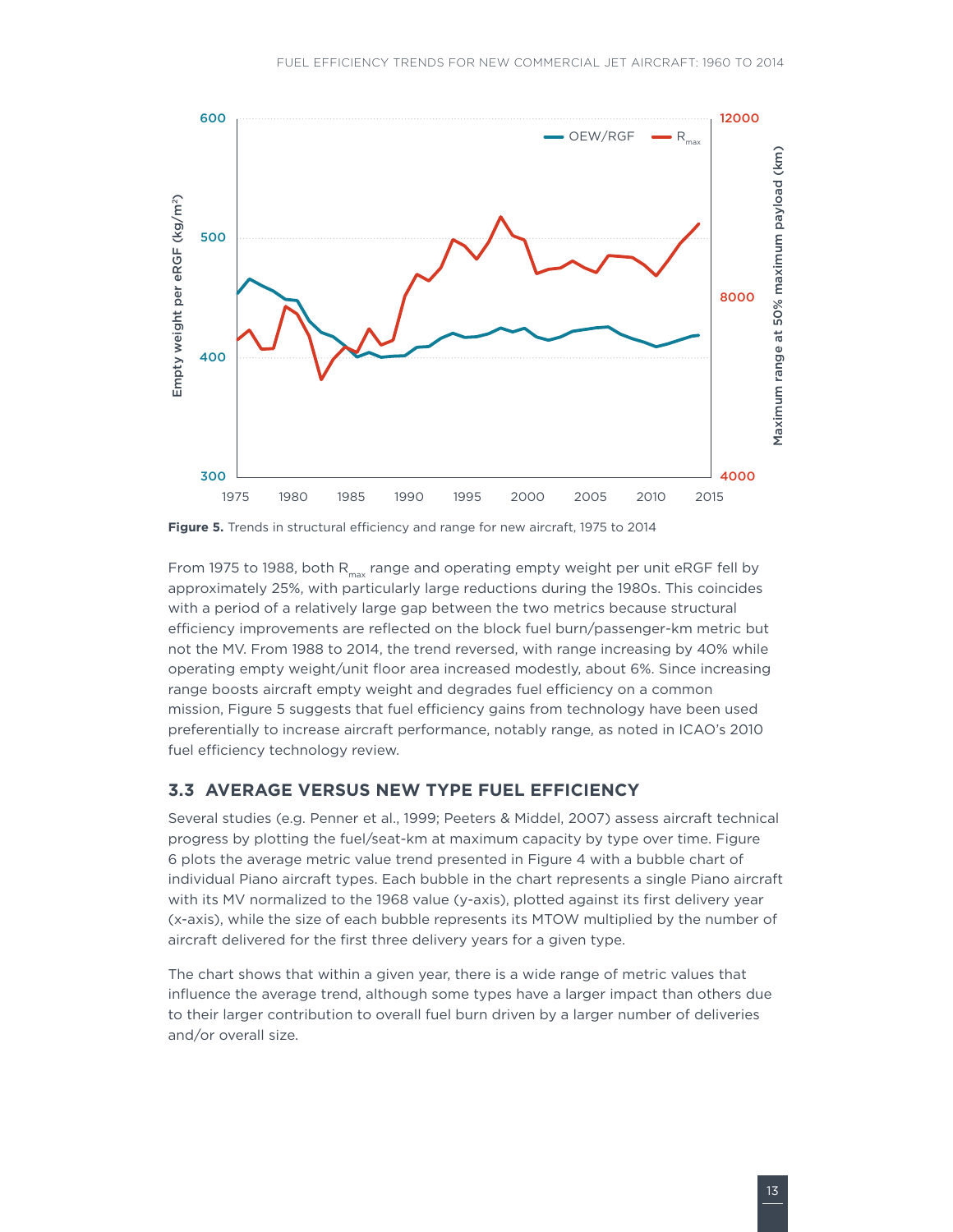<span id="page-19-0"></span>

**Figure 6.** Newly delivered jet commercial aircraft metric value, 1960 to 2014 (normalized to 1968) and individual Piano aircraft type at EIS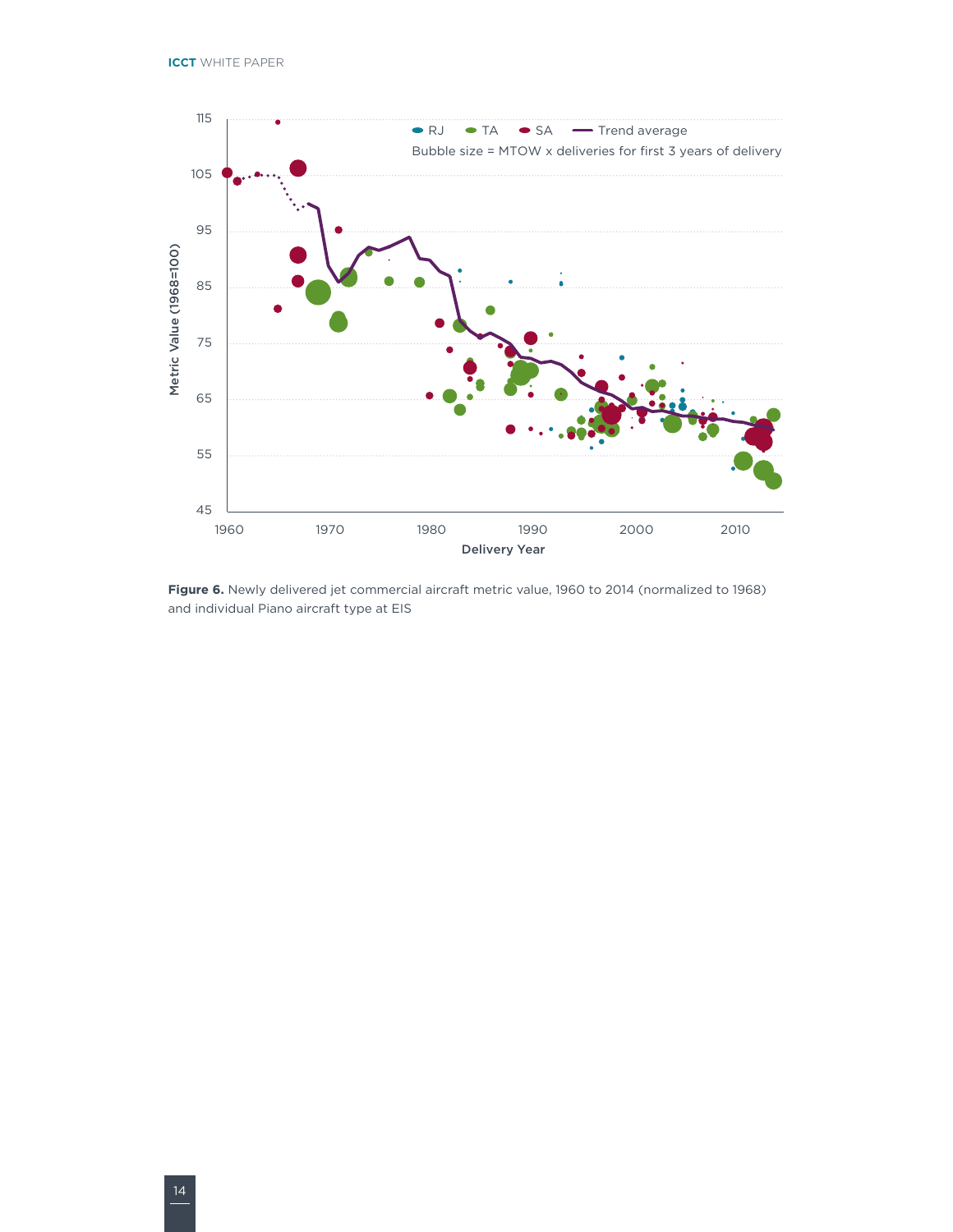### <span id="page-20-0"></span>**3.4 Drivers of new aircraft fuel efficiency trends**

There are several expected drivers of the recent trends in new aircraft efficiency. One is fuel cost. Figure 7 overlays the trend in real jet fuel prices (EIA, 2015), normalized via the Consumer Price Index to 2015 values, from 1975 to January 2015 over the average fuel burn data (fuel/passenger-km metric) from Figure 4.



**Figure 7.** Average fuel burn for new commercial jet aircraft and real jet fuel prices (2015 dollars)

Figure 7 highlights the high volatility of jet fuel prices, especially in the last decade. As demonstrated in the graphic, the sharp increase in jet fuel prices starting in 2003 correlates well with the end of a period of flat efficiency for new aircraft in 2004. At the same time, improvements since 2005 remain relatively modest compared to those seen in the 1980s, when the aviation sector was reacting to both a price spike linked to the 1979 Oil Shock and the 1978 Airline Deregulation Act, which intensified price competition in the U.S. While additional fuel efficiency improvements are expected over the short term as aircraft like the A320neo and 777X enter into service, fuel prices alone may not provide a consistent, long-term motivation for fuel efficiency improvements in the aviation sector.

### **3.5 Comparison to ICAO's fuel efficiency goals**

In 2010 ICAO conducted a study to determine medium- and long-term fuel burn technology goals as part of a basket of measures to achieving ICAO's collective global aspirational goals of improving annual fuel efficiency by 2% and stabilizing global  $CO<sub>2</sub>$ emissions at 2020 levels. This study, based on single-aisle and small twin-aisle baseline aircraft, reviewed several well-developed propulsion, aerodynamic, and lightweight structure technologies that improve fuel efficiency (see Appendix A). Most of these technologies are not applied in the current aircraft fleet, and only a handful are expected to be applied to new "project" aircraft due to enter the market between 2016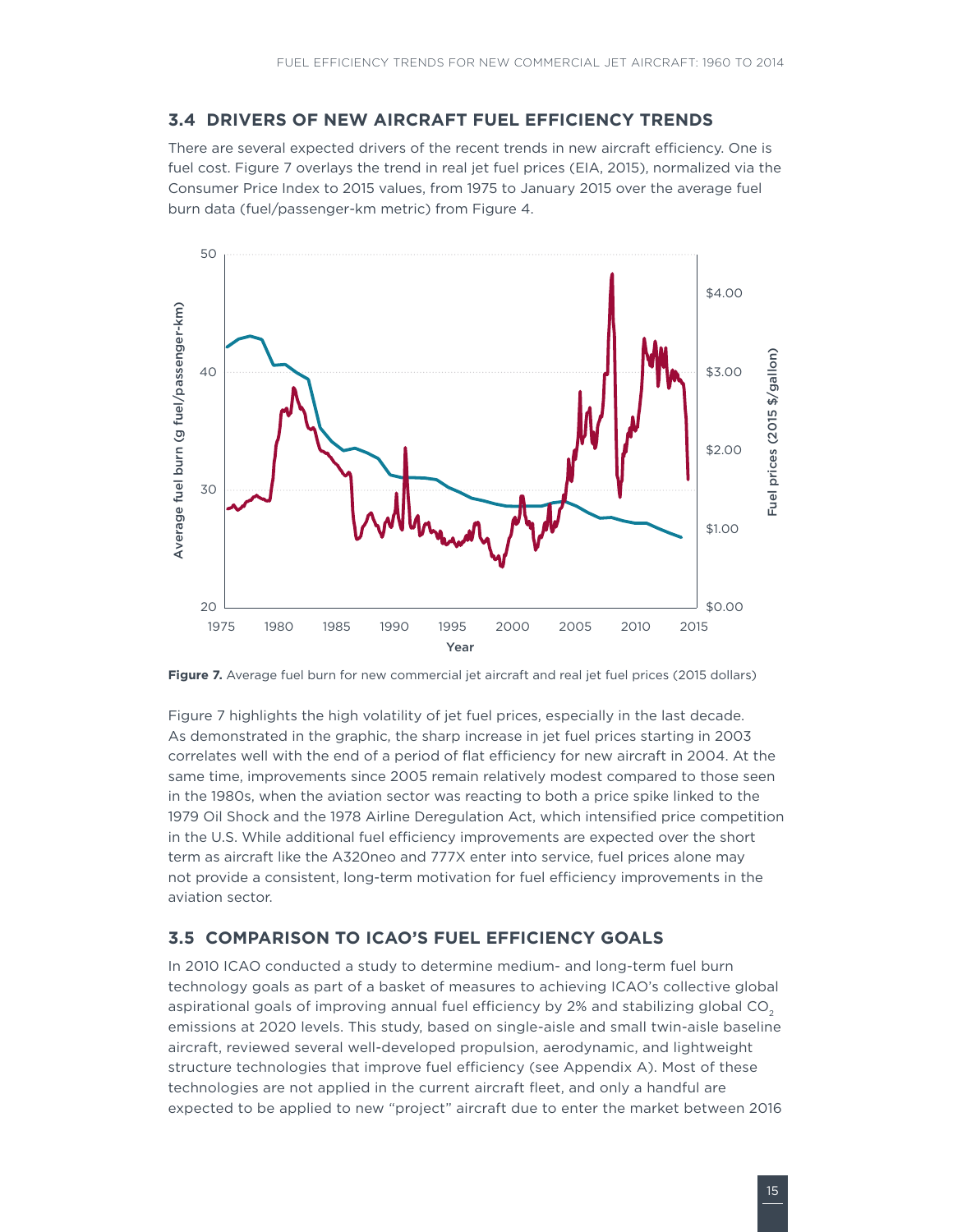<span id="page-21-0"></span>and 2020 (e.g., increased wingspan on the Boeing 777X and geared turbofan engine on the Airbus A320neo, Bombardier CSeries, and others). ICAO set these goals as ranges instead of a deterministic value to account for uncertainties, with a wider range for 2030 compared to 2020.

Figure 8 shows the trend in average newly delivered single-aisle and small twin-aisle aircraft in terms of metric value (normalized to 1968 values) versus the fuel burn technology goals that ICAO established for 2020 and 2030. Metric values and EIS year for new single and small twin-aisle aircraft are indicated by the red and green dots, respectively. Because ICAO's technology goals are set for new aircraft types, they are most comparable to a trend line for new EIS aircraft, which is shown in the black line. Under those goals, in 2020 the metric value of new aircraft types on average could reach between 27% and 31% below the base aircraft values, namely Airbus A320-200, Boeing 737-800, Airbus A330-200, and Boeing 777-200.



**Figure 8.** New single-aisle and small twin-aisle jet aircraft metric value vs. ICAO fuel burn technology goals

Figure 8 puts these goals into perspective. Assuming that the historical improvement rate of metric value reduction persists, industry is lagging behind both the 2020 and 2030 ICAO goals by approximately 12 years. Given this trajectory, it appears unlikely that ICAO can achieve its higher-level technology goals without additional policy support.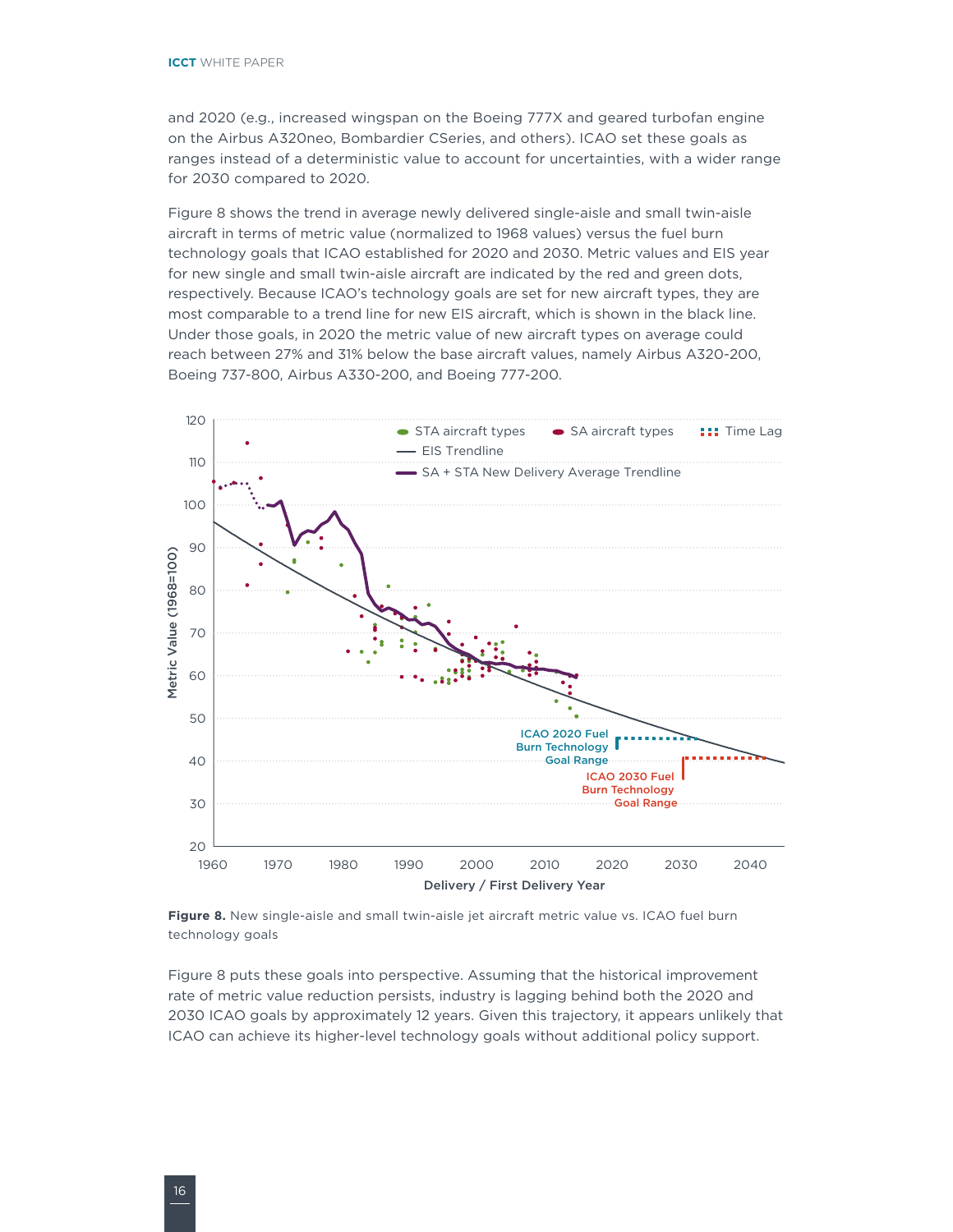## <span id="page-22-0"></span>4. Conclusions and Next Steps

This work reconfirms the 2009 study's conclusion that a meaningful CO<sub>2</sub> standard is needed to provide an extra incentive for new technology development and deployment. Despite faster fuel efficiency improvements linked to new aircraft types and higher fuel prices, manufacturers remain 12 years behind ICAO's technology goals. It is also worth noting that, albeit at a slow pace, new aircraft fuel efficiency keeps improving by the year. Any CO<sub>2</sub> emission standard should, therefore, ensure additional emission reductions by taking into account the baseline level of industry improvement in order to avoid setting a standard that would be overtaken by "natural" improvement.

As discussed in the previous section, ICAO's CO<sub>2</sub> emission standard, while rewarding technologies that reduce fuel burn, does not reward structural efficiency as evident from a comparison of ICAO's cruise metric value and the fuel/passenger-km metrics used to measure  $CO<sub>2</sub>$  reduction. Even if the adopted standard is stringent enough to incrementally improve fuel efficiency beyond business-as-usual, a supporting measure may be needed to promote structural efficiency, including the use of lightweight materials and efficient aircraft design. Differentiated landing fees based on the fuel efficiency of in-service aircraft is one potential incentive.

Looking forward, further work is needed to comprehensively investigate the degree of correlation between the modeled average fuel burn on the block fuel per passenger-km and ICAO cruise metrics. An expansion of the study to include general aviation aircraft, notably turboprops and business jets, could broaden our understanding of overall industry fuel efficiency trends. A future update will also be necessary to reflect changes linked to project aircraft due to enter into service between 2016 and 2020 — before the earliest application date of ICAO's CO<sub>2</sub> standard. The update will also be useful in reassessing industry's progress toward ICAO's fuel burn technology goals.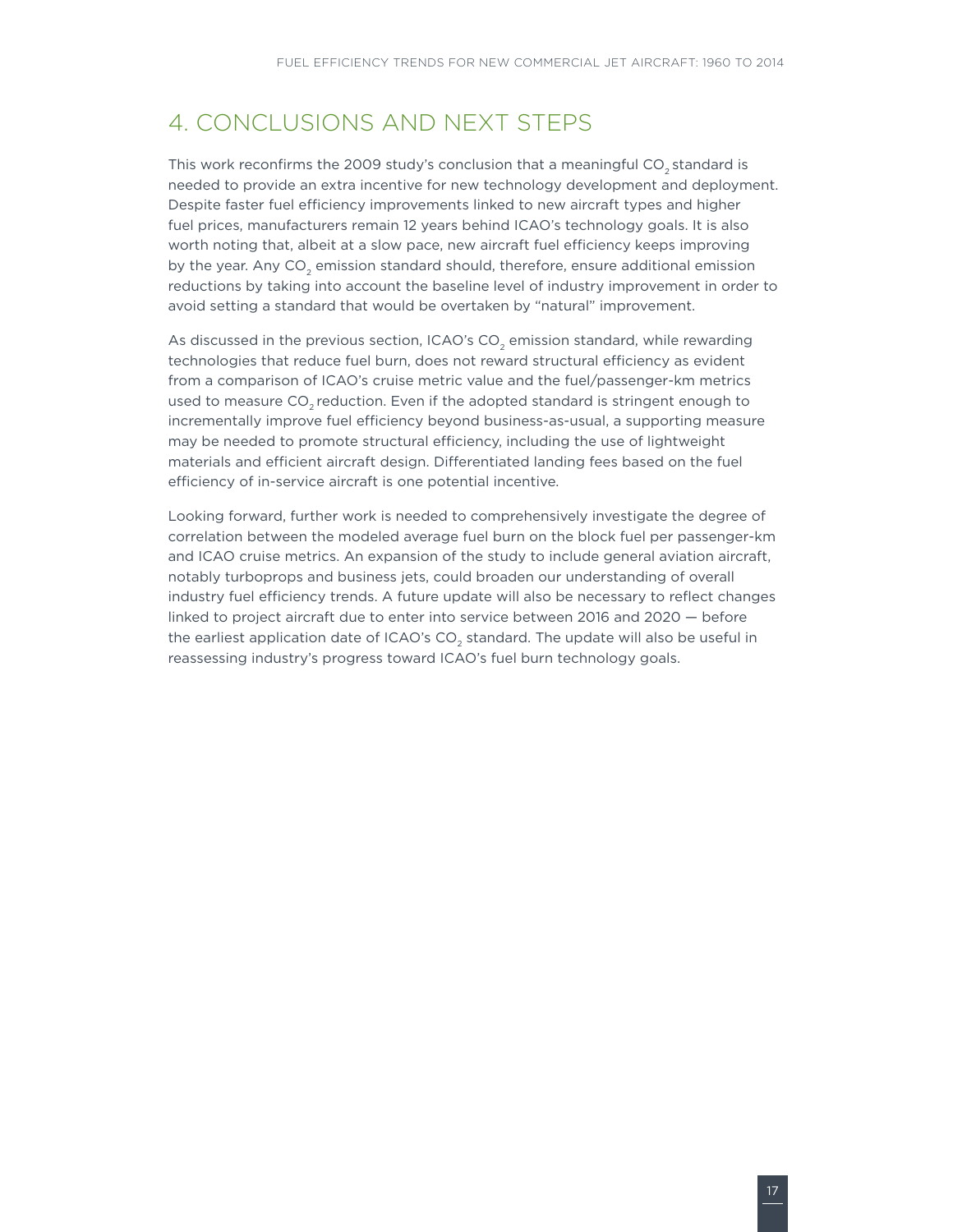# <span id="page-23-0"></span>Appendix A: Technologies Reviewed by ICAO Fuel Burn Technology Goals (ICAO 2010a)

#### **Propulsion**

- » Advanced Turbofan
- » Geared Turbofan
- » Open Rotor

Basket of Technologies Which Improve Propulsive Efficiency

- » Improved global design through advanced analytical tools
- » Optimized components through advanced analytical tools
- » Reduced nacelle weights which displace the optimum toward decreased FPR and increased BPR
	- » Advanced composites:
		- » PMC, phenolic matrix composite
		- » MMC, metallic matrix composite
		- » CMC, ceramic matrix composite
		- » Composite frames
	- » Advanced alloys
	- » Increased loading
	- » Manufacturing technology
- » Combined feature functionality
- » Integrated installations
- » Zero hub fan

Basket of Technologies Which Improve Thermodynamic Efficiency

- » Improved materials to allow higher temperature
- » Improved compressor and turbine with 3D aerodynamics, blowing and aspiration
- » Active tip clearance

#### **Aerodynamic**

Basket of Technologies Which Improve Viscous Drag

- » Riblets
- » Active turbulence control
- » Natural laminar flow
- » Hybrid laminar flow Control

Basket of Technologies Which Improve Non-Viscous Drag

- » Increased wing span (increased aspect ratio)
- » Improved aero tools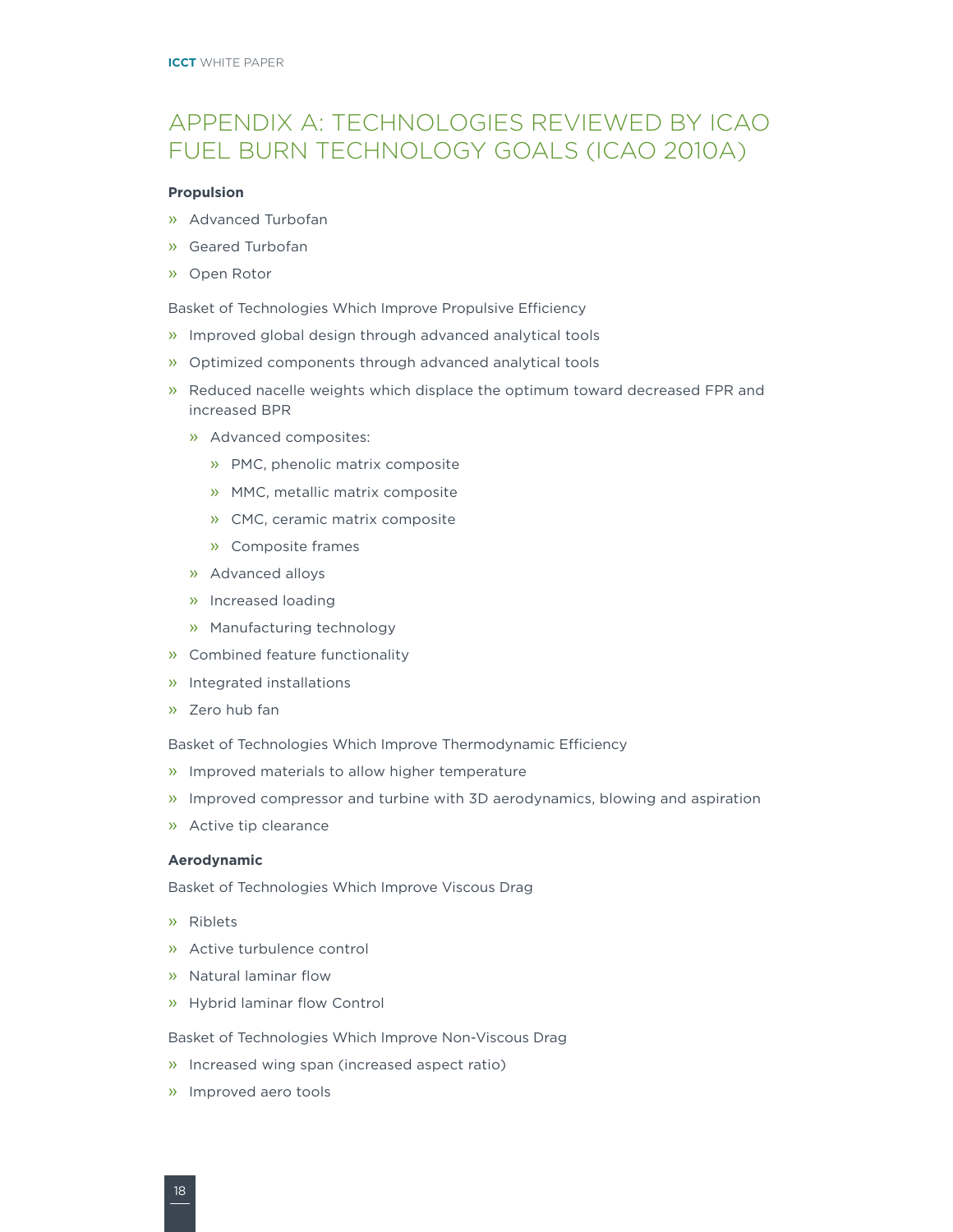- » Excrescence reduction
- » Variable camber with new control surfaces
- » Morphing wing

Basket of Technologies Which Improve Weight

- » Optimization of geometry through
	- » Reduction of loads (active smart wing)
	- » New joining processes (removal of riveting) by:
		- » Stir welding process
		- » Super-plastic forming
		- » Diffusion welding
		- » Laser beam welding
- » Metallic technologies
	- » Al-Li
	- » Al-Mg-Sc
	- » Advanced alloy
- » Composites technologies
	- » PMC
	- » Fluoro-polymers
	- » Glare (glass-fibre-reinforced)
	- » ARALL (aramid-fibre-reinforced)
	- » CentrAl (aluminium-based composite material with alternating high-quality aluminium and composite layers in a fibre metal laminate)
- » Multifunctional materials/structures
- » Nanotechnologies
- » Health monitoring

### **Other concepts**

- » Electric landing-gear drive
- » More electric aircraft (MEA)
- » Fuel cells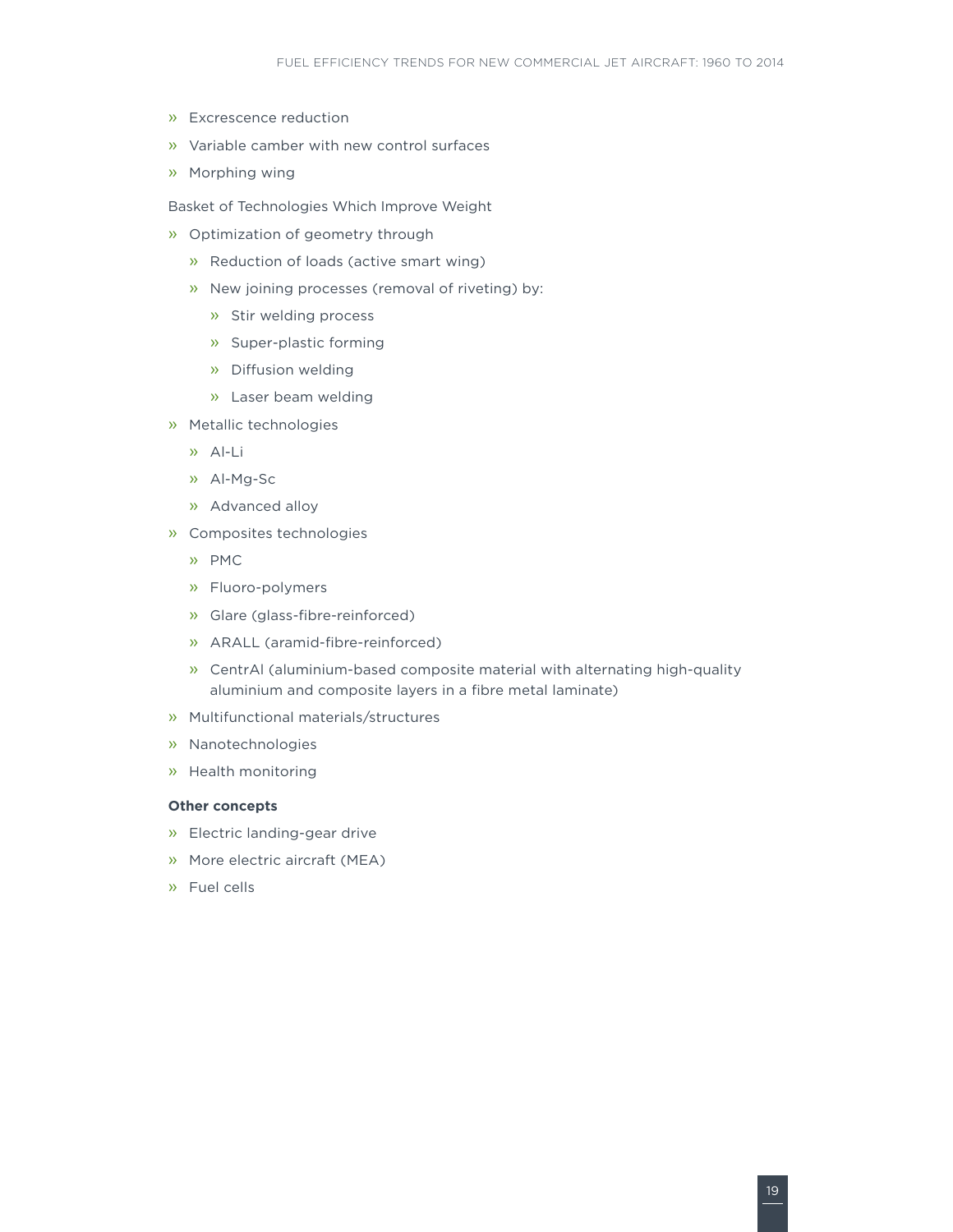# <span id="page-25-0"></span>Appendix B: Sensitivity Analysis of Annual Incremental Improvements

Over the long term, aircraft average fuel burn trends are largely driven by the introduction of new, more efficient aircraft types (Rutherford & Zeinali, 2009). Within an aircraft type, there are limited means of reducing fuel burn through the introduction of incremental improvements in technology; prominent examples include Performance Improvement Packages (PIPs) that are incorporated into Airbus and Boeing's products over the course of their production lives. Within the Piano model, the fuel efficiencies of representative aircraft are static — that is, they are fixed at a chosen EIS date or operational year for a specific airline configuration. Thus, incremental changes are not always captured by the modeling tools.

Not all aircraft types undergo changes after their entry into service, but to test the robustness of the main findings a sensitivity analysis was performed to test the importance of the static model approach. In this analysis we assume that the average fuel burn of newly delivered aircraft within a given type falls by 0.25% by year after its initial EIS. For example, a new 2001 aircraft of Type Z first delivered in 2000 (let's call it Aircraft  $Z_{200}$ ) will burn 0.25% less fuel than a new aircraft of that type delivered the prior year (Aircraft  $Z_{2000}$ ), while a new aircraft delivered in 2002 (Aircraft  $Z_{2002}$ ) would burn approximately 0.5% less fuel compared to the initial aircraft. The trend in average fuel burn over time, assuming this natural improvement, is presented in Table B1 relative to the baseline (static model) approach highlighted in Figure 4.

The average fuel burn trend assuming annual improvement on all aircraft types after their EIS dates follows the original trend quite closely, with gaps widening in the 1970s and narrowing back in the 1980s, and again widening in the late 2000. In fact, the annual average fuel burn reduction for the sensitivity analysis between 2010 and 2014 falls to 0.9%, lower than the annual improvement for the trend assuming no annual improvement (1.1%).

It can be concluded, then, that although this analysis did not take into account minor improvements applied to an aircraft over the course of its production cycle, the Piano aircraft database sufficiently represents the aircraft variants available in the market.

| <b>Assumption of</b>                       |          | Annual average fuel burn reduction in |          |          |          |          |                                                      |
|--------------------------------------------|----------|---------------------------------------|----------|----------|----------|----------|------------------------------------------------------|
| improvement within an<br>aircraft type     | 1960s    |                                       |          |          |          |          | 1970s   1980s   1990s   2000s   2010+   1968 to 2014 |
| No improvement                             | $-2.6\%$ | $0.4\%$                               | $-2.6\%$ | $-0.8\%$ | $-0.5\%$ | $-1.1\%$ | $-1.3\%$                                             |
| <b>0.25% annual improvement</b> -2.6% 0.2% |          |                                       | $-2.4\%$ | $-0.8\%$ | $-0.6\%$ | $-0.9\%$ | $-1.4%$                                              |

Table B1. Sensitivity test for annual improvements within an aircraft type for new aircraft